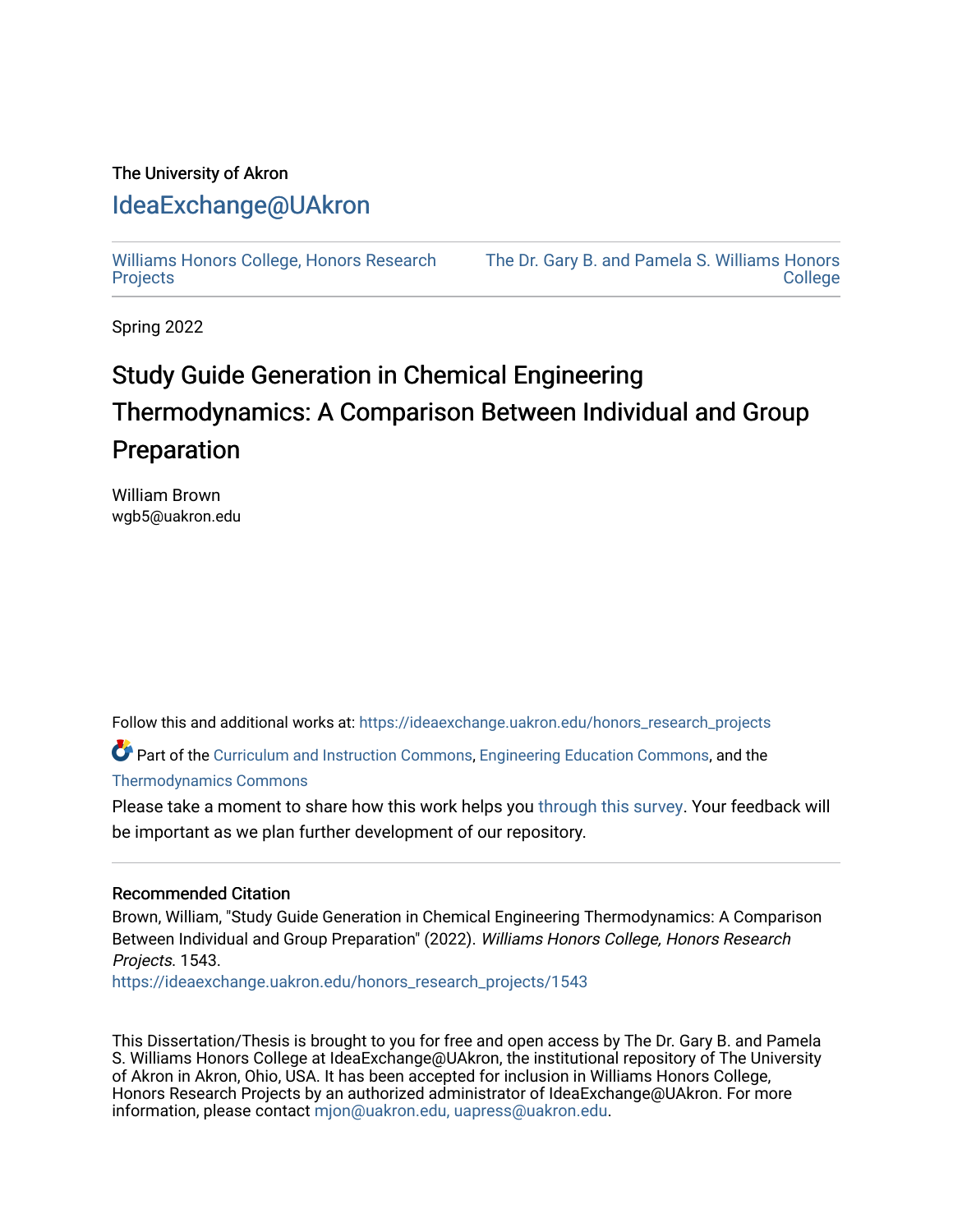**Study Guide Generation in Chemical Engineering Thermodynamics: A Comparison Between Individual and Group Preparation**

**Chemical Engineering Honors Research Project Report 4200:497:002**

**To: Williams Honors College Author: William Brown Date: 4/28/2022**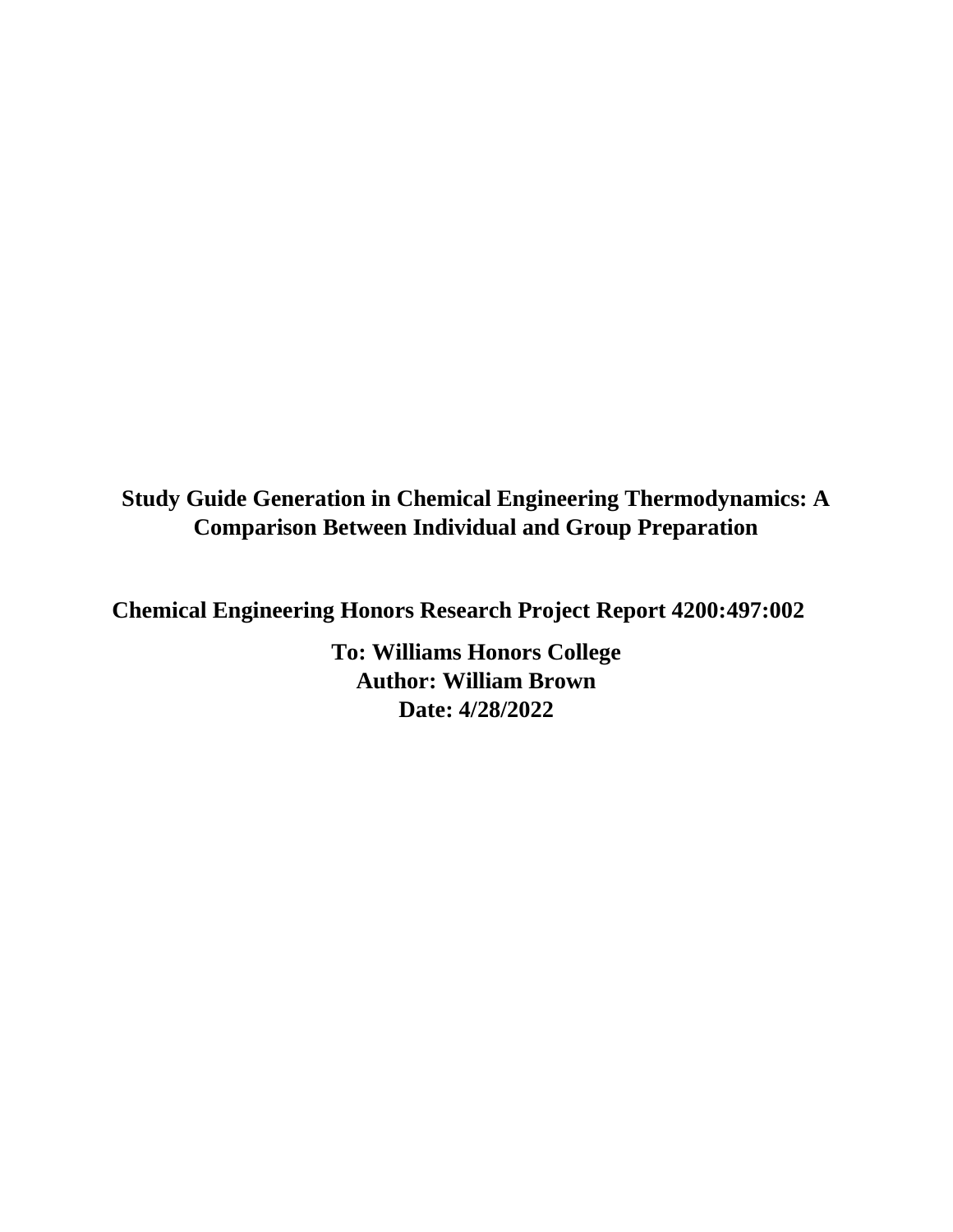### **Executive Summary:**

Learning is essential to the success of a professional and it is of importance to attempt to develop the best learning practices to ensure for ample learning to occur whenever possible. This study explores ways to improve learning in the classroom by postulating on the value of using group generated study guides relative to individually generated study guides. Literature has shown that in collaborative environments, students tend to learn more information (Sofroniou & Poutos, 2016), and that study guide construction is a setting in which students learn (Visco et al., 2007) consistent with the constructivist's learning theory (Simons & Linden, 2007).

In order to determine whether construction method of a study guide affects study guide usage on exams, students were to use individually generated study guides for exam 1 and group generated study guides for exam 2. Individual study guides were constructed independently and not in class, while group study guides were constructed in teams of 4 in the classroom two days prior to the exam. Students were requested to bring a list of preprepared topics that they would like to see on their group study guide. This list of preprepared topics would serve as a guide for each person for what topics to discuss in the group and what they would like to see go on the study guide. Four questionnaires were sent out to students in 4200:220 at the University of Akron during the Spring 2022 semester. Each questionnaire was composed of 5 statements where students could answer how much they agreed with each statement on a Likert scale of 1-5 where 1 was strongly disagree and 5 was strongly agree. Statements were set up where the desired outcome would be a high value on the Likert scale. Likert data was compared by subtracting matched exam 1 responses from matched exam 2 responses. Data was then given a "direction" of either positive change, negative change, or no change. Questionnaires also contained 1-2 free response questions. Responses were analyzed for codes and themes in order to develop an overview of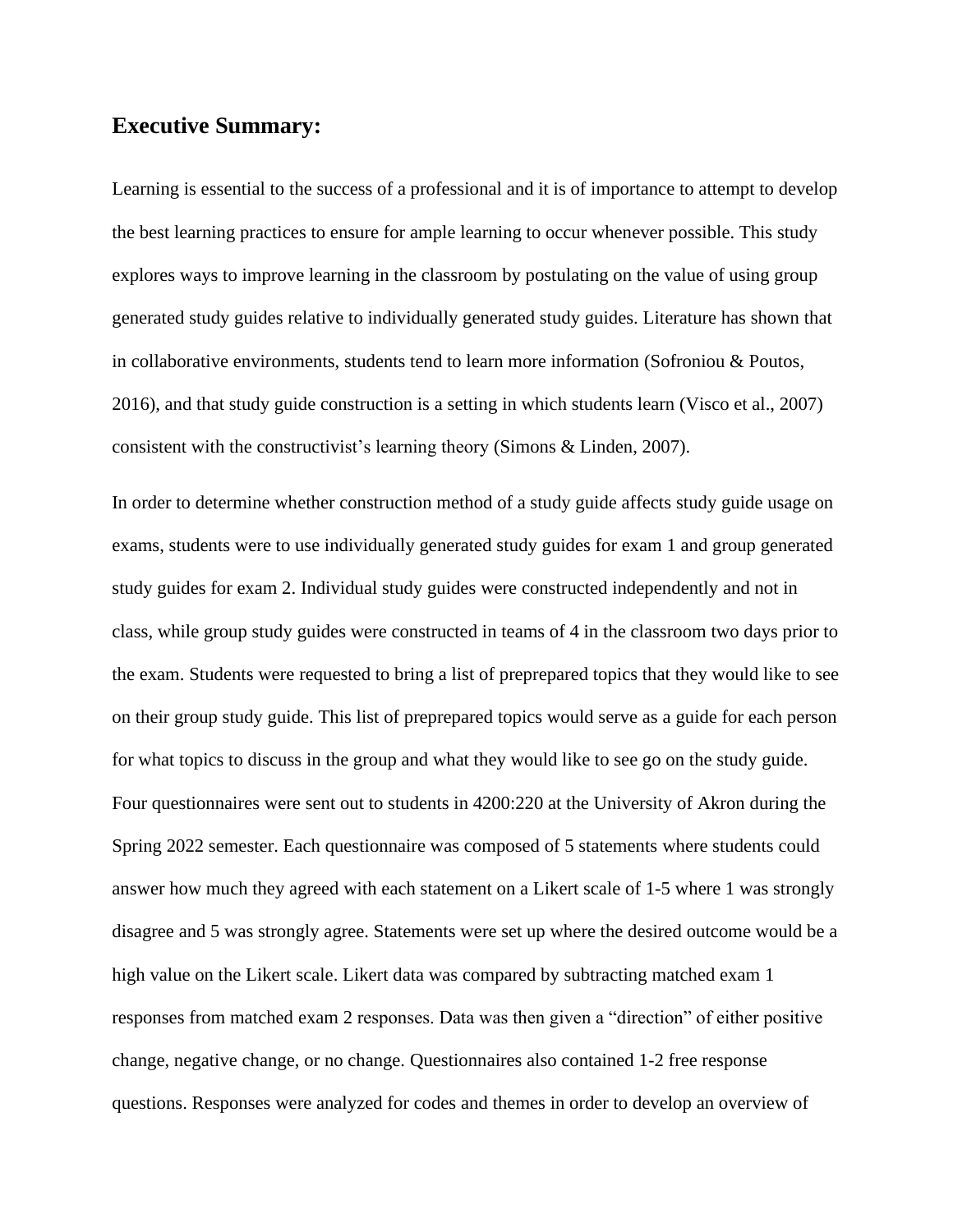study guide strategies and approaches. Questionnaires were sent out via email before exam 1, after exam 1, before exam 2, and after exam 2.

Students' Likert responses reflected that they heavily favored individual study guides when compared to group study guides. Nearly all Likert responses changed negatively, which would imply that students agreed less with the statements for group study guides compared to individual study guides. Students' free responses backed this claim, as the majority (75%) of responses to the question "Which of the strategies to prepare the study guide (individual or group preparation) was most helpful to your learning and why?" resulted in the students favoring individual study guides.

It was hypothesized that usage of the group study guide would decrease relative to the individual study guide due to increased understanding of information on the study guide. Results show that while the students reported that their usage of the study guide decreased when using the group study guide, students also felt like they did not have enough time to finish the exam when using the group study guide. Students feeling like they did not have enough time on the exam could come from lack of understanding of material and needing more time to think.

This project allowed me to develop technical skills such as survey design, Likert data analysis, and coding and theming data. Analysis of the coding and theming data was performed independently and then in unison with Dr. Visco, which also allowed me to gain experience in critically thinking with others. Survey work and Likert data analysis was performed independently which allowed me to gain a sense of independence, along with a sense of improved confidence. Dr. Visco and I had meetings weekly which allowed me to gain experience in communication of projects.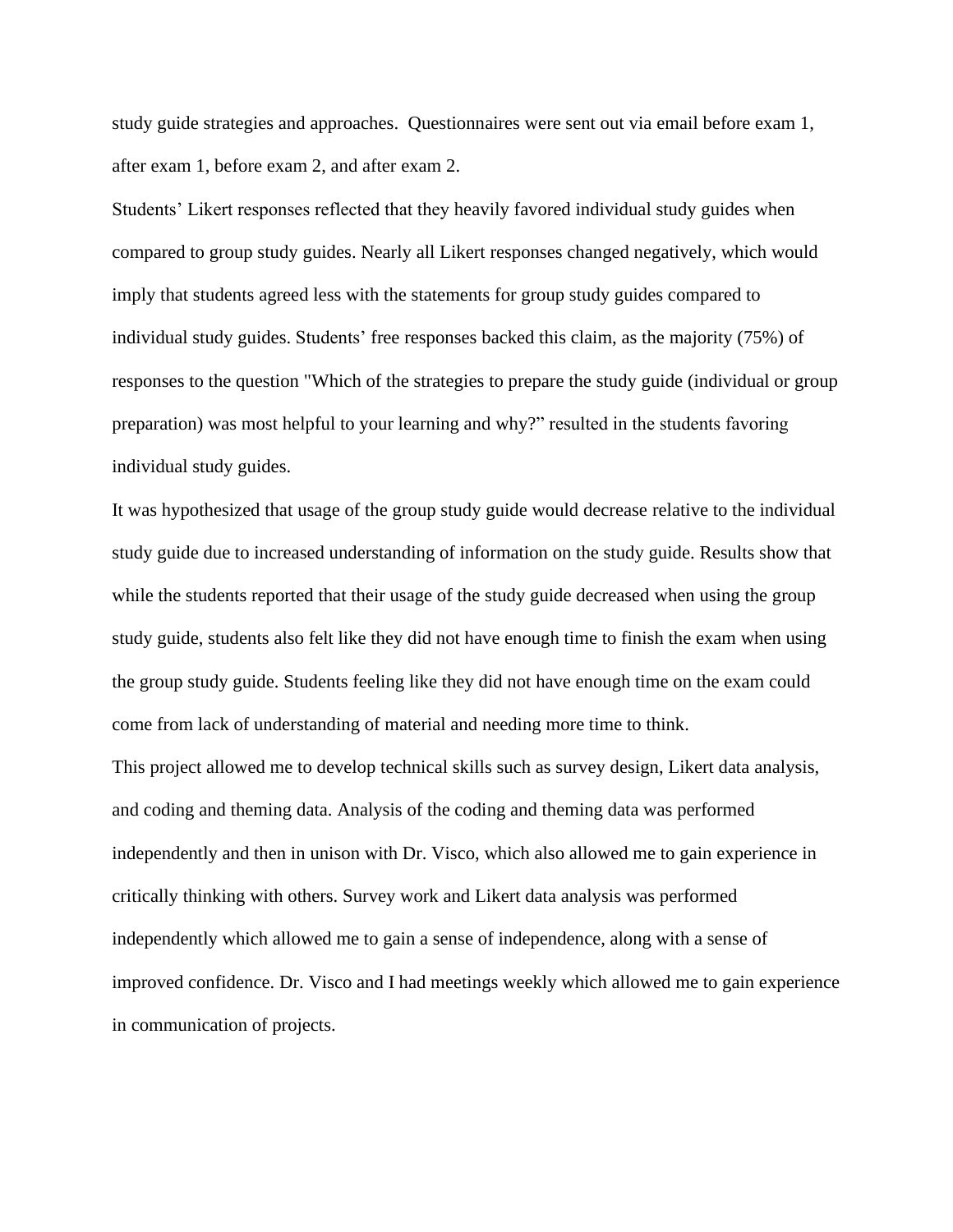In order to improve this research in the future, I recommend that students be given more time to construct the group study guide, as a major reason why students preferred the individual study guide to the group study guide was that they did not have enough time to properly construct a study guide. It may also be of benefit to make sure students come with a preprepared sheet of concepts which would allow them to create a group study guide more effectively.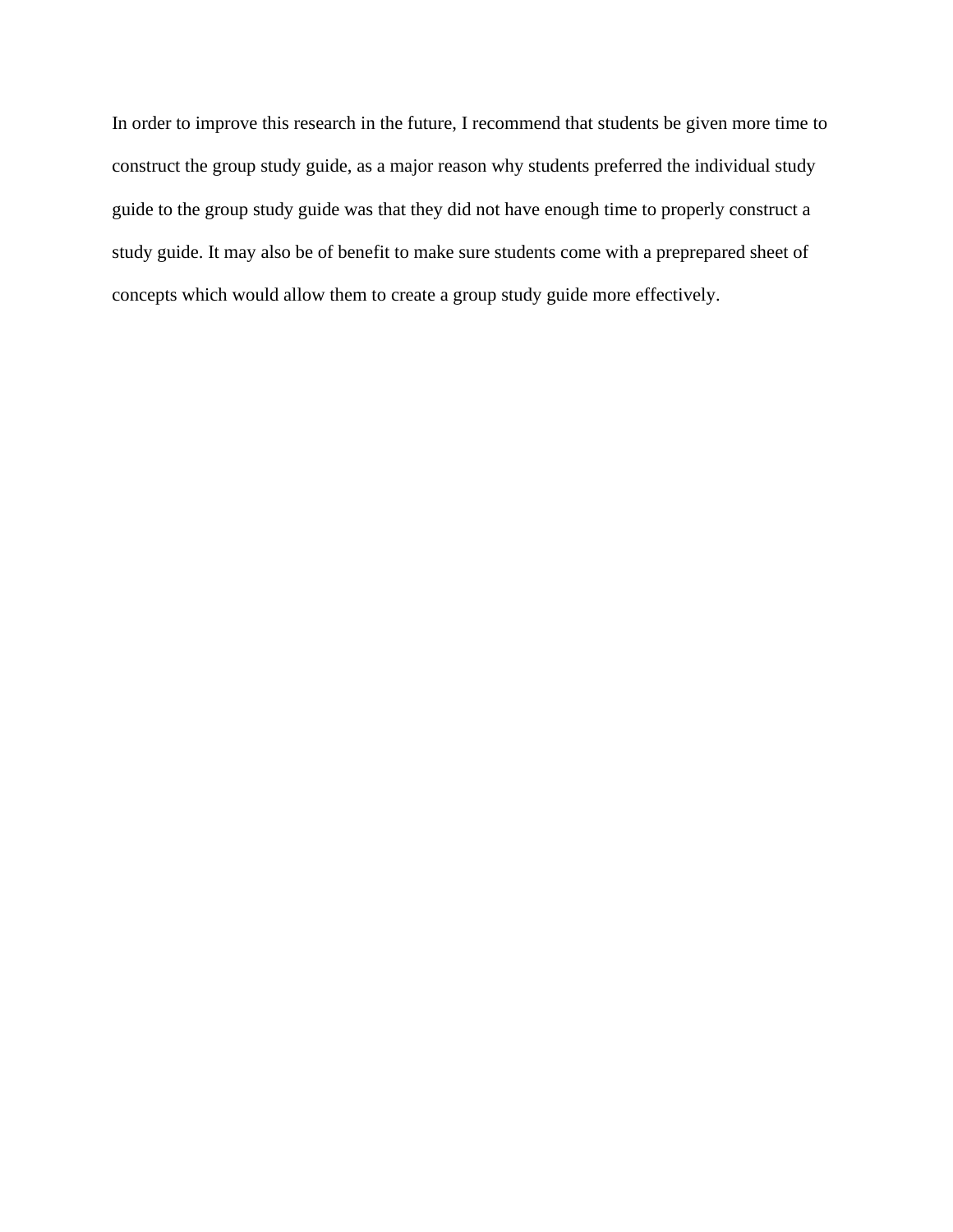### **Introduction & Background:**

Exploring how students learn is a key component in implementing new practices into the classroom. One theory used to describe student learning in the classroom is constructivism (Candra & Retnawati, 2020). Constructivism explains learning occurring both individually and through social interactions based on experiences (Candra & Retnawati, 2020). "Shuell (1988) formulated the main characteristics for good learning: "….(constructive) learning is an active, constructive, cumulative and goal directed process.... It is active in that the student must do certain things while processing incoming information in order to learn the material in a meaningful manner. It is constructive in that new information must be elaborated and related to other information in order for the student to retain simple information and to understand complex material. It is cumulative in that all new learning builds upon and/or utilizes the learner's prior knowledge in ways that determine what and how much is learned. It is goal oriented in that learning is most likely to be successful if the learner is aware of the goal (at least in a general sense) toward which he or she is working and possesses expectations that are appropriate for attaining the desired outcome."(p277-278) "(Simons & Linden, 2007).

Research has shown that collaborative environments improve student learning (across a wide range of variables – HS vs college, non-STEM vs. STEM). For example, first-year engineering students working on collaborative tutorials in a calculus course showed a statistically significant increase in learning the subject material relative to a control section. These students reported that the group work was helpful via a survey instrument and these impressions were corroborated by exam performance (Sofroniou & Poutos, 2016).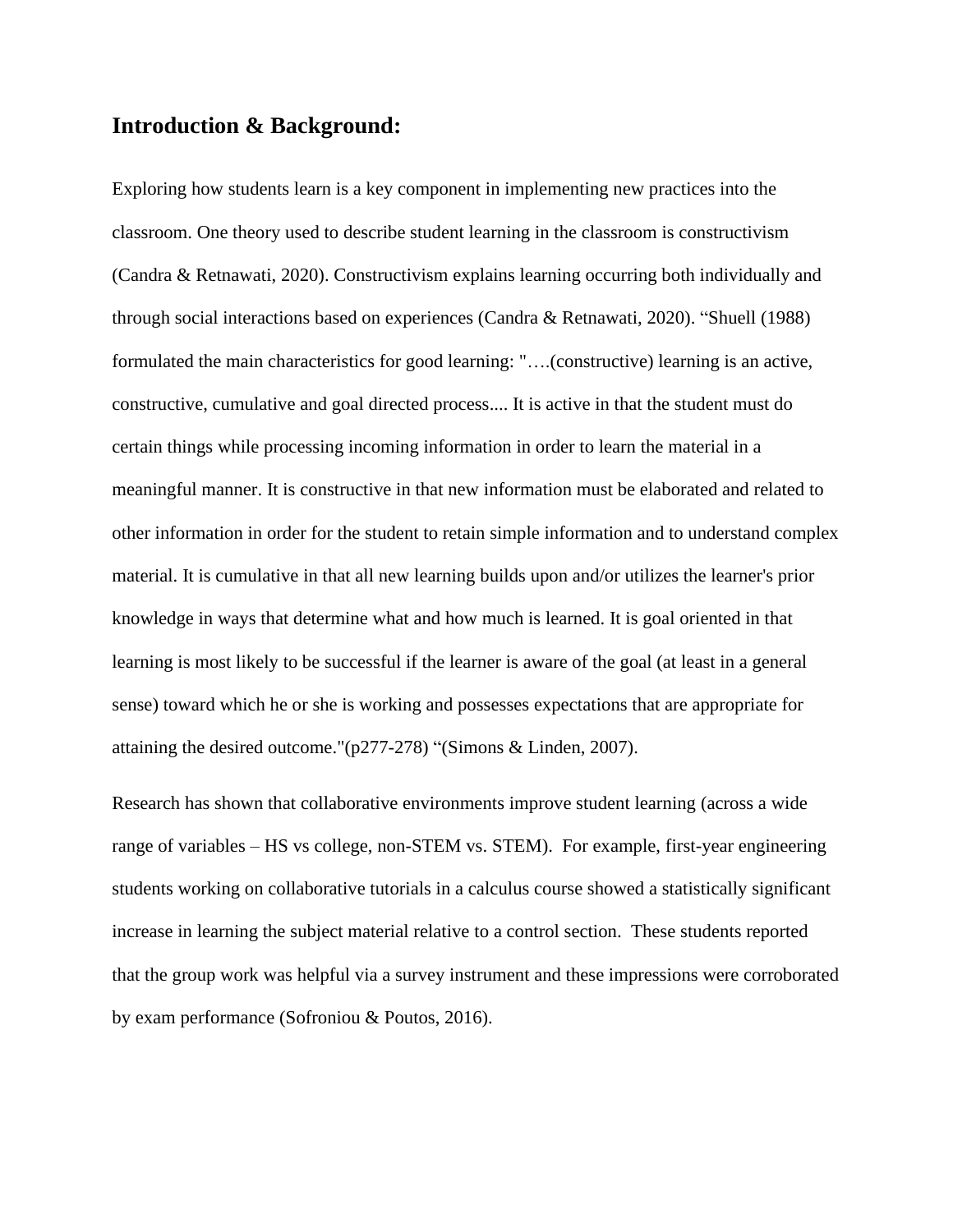Instructors in all grade levels, from early childhood education (Tal, 2018) to advanced graduate courses in quantum physics (Porter & Heckler, 2020), utilize group work in a wide variety of ways. However, not all of these approaches have been explored with the same frequency. On the other hand, the literature is silent on the evaluation of teaming toward the creation of a study guide (a.k.a "cheat sheet"). As study guides are a common practice at some universities, it would be interesting to learn about how construction of a study guide in a team compares to that created by an individual.

The research on study guide construction is limited. In comparison, information on study guide effectiveness as well as study guide anxiety reduction (Gharib et al., 2012, Özer, 2021) is readily available. Analyzing the study guides once they have been constructed has also been performed (Capaldi, 2019) to determine whether density, correctness, number of equations, and number of definitions on the study guide has any effect on the students' academics, but it has been difficult to find much research on the process of constructing the study guide.

One of the main papers focused on study guide construction is *Interpreting Student-Constructed Study Guides* by Visco et al (2007). This paper covers what 10 students put on their study guides and why they chose to do so. Students were asked interview questions following exams and their responses to the interview questions were recorded. The main findings of this study were that students tend to rely on their approximation of instructor emphasized material rather than using their own judgement and that students claimed construction of a study guide helped them learn the material. All study guides in that paper were generated individually.

The "typical" approach for students to generate a study guide is to review their notes individually and create their study guide while looking back through material covered during the semester, also known as the "individual study guide" preparation method. Alternatively, given the support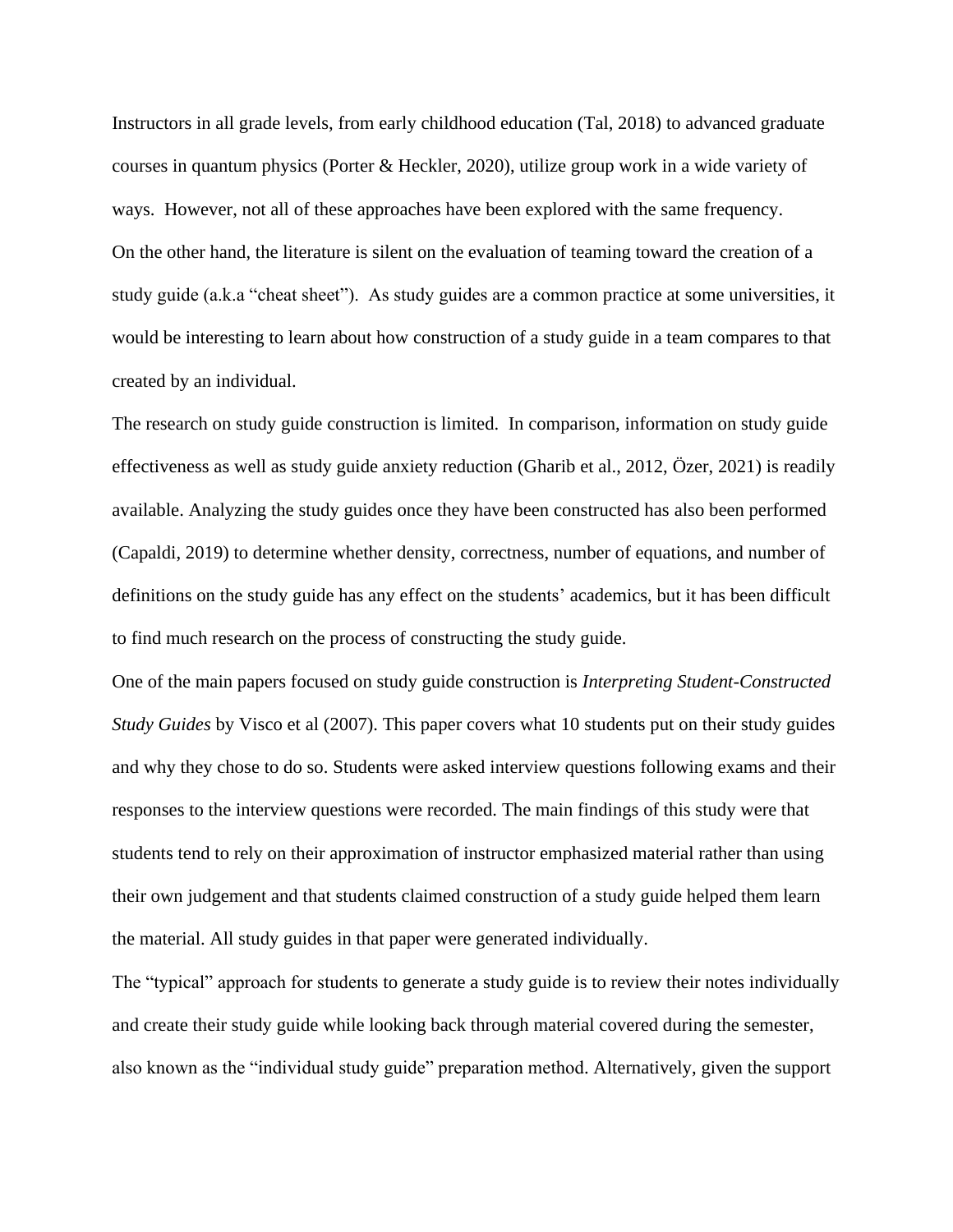for benefits of teamwork in STEM fields (Sofroniou & Poutos, 2016), students could take time during class to work in small teams from a self-prepared list of topics to construct a team study guide for use on an individual exam, also known as the "group study guide" preparation method. Accordingly, the research question proposed is "Does the construction method of a study guide affect study guide usage on exams?" This is an interesting question worth exploring because literature has shown that in collaborative environments, students tend to learn more information (Sofroniou & Poutos, 2016), and that study guide construction is an environment in which students learn (Visco et al., 2007), consistent with the constructivist's learning theory (Candra  $\&$ Retnawati, 2020). Combining these two concepts, one would expect that group work would increase the amount of learning during the construction of study guides and thus, due to the timed nature of exams, it is hypothesized that usage of the study guide will decrease on the exam when group work is introduced.

### **Experimental Methods:**

Thermodynamics is one of the most essential topics in the chemical engineering curriculum. The content learned in this class is used repeatedly throughout the remainder of the chemical engineering coursework. Accordingly, it is important for students to leave their thermodynamics courses with a good understanding of the relevant concepts.

There are many equations and rules that are used in thermodynamics, and they are often complex and use subtle concepts from math, physics, and chemistry. To assist students with using these equations and recalling rules on exams, students are often permitted a "study guide" to use on the exams. Study guides allow students to avoid rote memorization on exams, thereby helping them to focus on the conceptual material being tested. Study guides can go by many names including: "crib notes," "equation sheets," and "cheat sheets".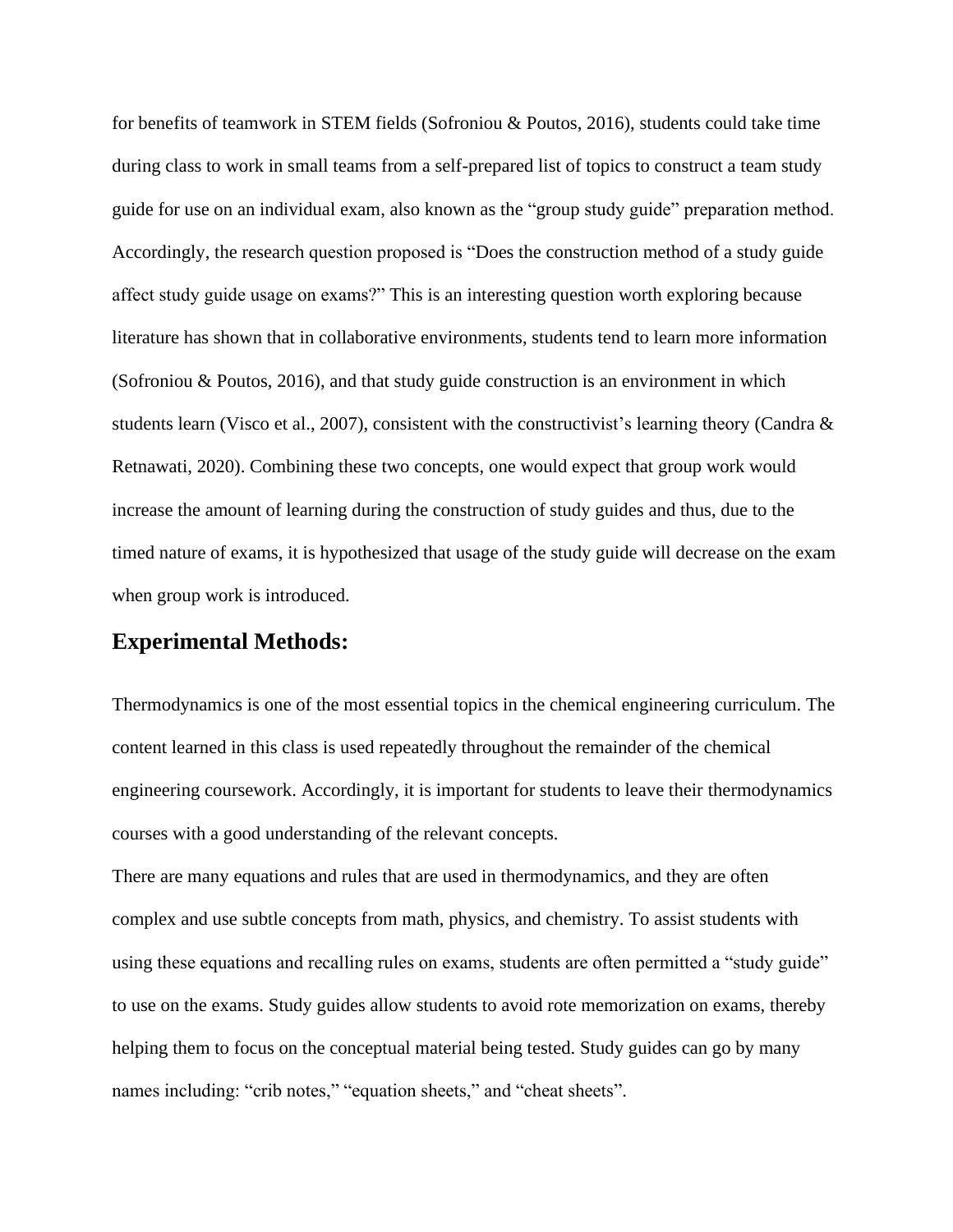How students use study guides on exams varies from student to student. Since exams are timed in this course, a student who spends much of the exam looking at their study guide is in danger of not completing the exam in its entirety. Therefore, the study guide often serves as a "safety blanket" that allows the student to avoid some rote memorization.

This research paper will analyze how students use study guides in a thermodynamics course, especially trying to discriminate between usage and value of a self-constructed study guide relative to one developed by a team of students.

This study was implemented in 4200:220, Introduction to Thermodynamic Processes. Dr. Visco was the professor of this course. Students were placed in teams of four (and one group of three) at the beginning of the semester using a group organization method (info.catme.org, 2021). These teams worked together on in class problems, group homework assignments and projects. The course had three midterm exams as well as a final exam. Data was collected over the first two exams only due to time constraints with later exams and William Brown's Honors Research Project.

#### **DATA COLLECTION:**

The University of Akron Institutional Review Board (IRB) approved the use of questionnaires for this study. Students had the ability to opt out of answering any or all questionnaires involved in this project. Students were provided with a consent form at the beginning of all questionnaires that were sent to them (Appendix 1). No portion of this research project was used as a grade for any student in 4200:220. Students were required to use only individual study guides on exam 1 and only group generated study guides on exam 2 as part of this project.

#### **Exam 1:**

Exam 1 was given on February  $11<sup>th</sup>$ , approximately during week 5 of the semester. This exam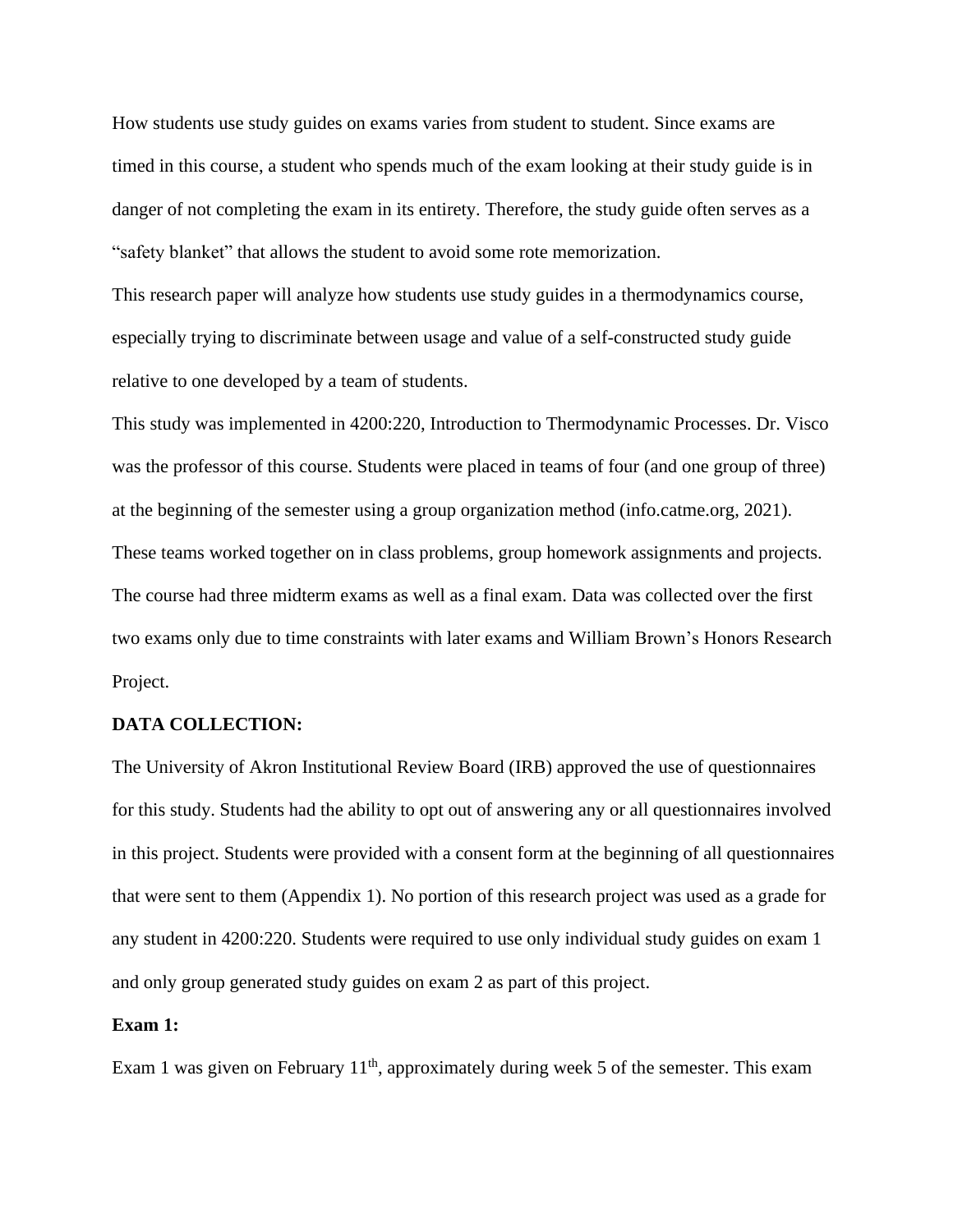was performed with the students working independently for study guide generation outside of class. Prior to the exam, but after study guide generation, the students were asked to fill out a pre-questionnaire (Appendix 1) via email on their study guide. Post-questionnaires (Appendix 1) were sent out via email following the completion of the exam.

Prior to the week of Exam 1, Dr. Visco sent out the following reminder to all students: "you will also be able to use a one-page (two-sided, 8.5" x 11") study guide **that you create**. The study guide can have *anything* you would like to include on the sheet -- the choice is yours. Please create a study guide of your own to use on the upcoming exam. I would encourage you to create your study guide sooner rather than later.". While it is impossible to force students to work alone outside of the classroom, this reminder heavily emphasizes that students should be working alone and be the sole creator of their own study guide.

Collection of pre-questionnaires occurred between February  $9<sup>th</sup>$  and February 11<sup>th</sup>, and collection of post-questionnaires occurred between February  $11<sup>th</sup>$  and February  $14<sup>th</sup>$ . Responses were recorded using Qualtrics. During the collection period reminders were sent once a day to students that did not complete the questionnaire.

#### **Exam 2**:

Exam 2 was given on March  $16<sup>th</sup>$ , around week 10 of the semester. This exam was performed with the students working in their teams to construct their study guides. Students were told on the previous Friday to bring a list of preprepared ideas/concepts and that they would be working in their teams to develop one study guide that all four of the students will use on the following exam. Students generated the study guides in the classroom for approximately 50 minutes on the following Monday. Prior to the exam, but after study guide generation, the students were asked to fill out a pre-questionnaire (Appendix 1) via email on their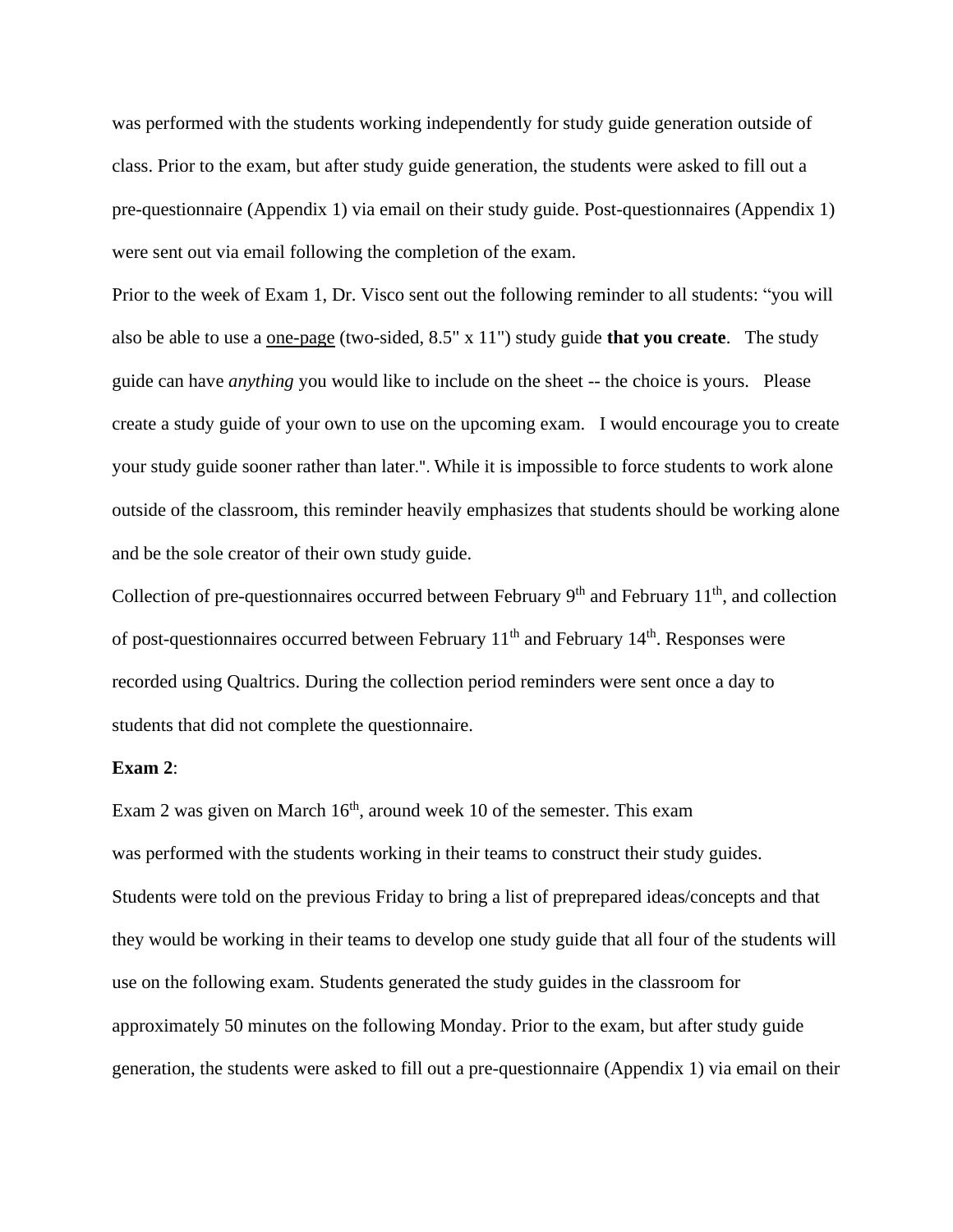study guide. Post questionnaires (Appendix 1) were sent out via email following the completion of the exam.

When study guides were being constructed in class, it was observed that most students were actively participating in their respective groups working towards the common goal of constructing a study guide. Periodically, the professor would walk around the classroom and ask students how things were going. All groups had no problems at the time of talking with the professor.

Once the construction period was over, students handed in their group constructed study guides. The study guides were then scanned and emailed to the groups that constructed them within an hour of completing the class that day. Giving the students the scanned study guides allowed for the students to use the study guides when they did their studying for the upcoming exam. Due to time constraints, groups were permitted to make their study guides out of 2 fronts of individual sheets of paper. The two sheets of paper allowed students to work efficiently through the 50 minute construction window. The two fronts were scanned and turned into 1 study guide .pdf file that was distributed to the respective group. One group constructed their study guide on the computer and emailed the file to Dr. Visco following the construction period. On the day of the exam, students were given fresh copies of their study guides to ensure that only ideas prepared in the presence of the group were on the study guide.

Collection of pre-questionnaires occurred between March  $14<sup>th</sup>$  and March  $16<sup>th</sup>$ , and collection of post-questionnaires occurred between March 16<sup>th</sup> and March 19<sup>th</sup>. Responses were recorded using Qualtrics. During the collection period reminders were sent once a day to students that did not complete the questionnaire. Exam 3 and the final exam were not analyzed due to time constraints of the honors research project.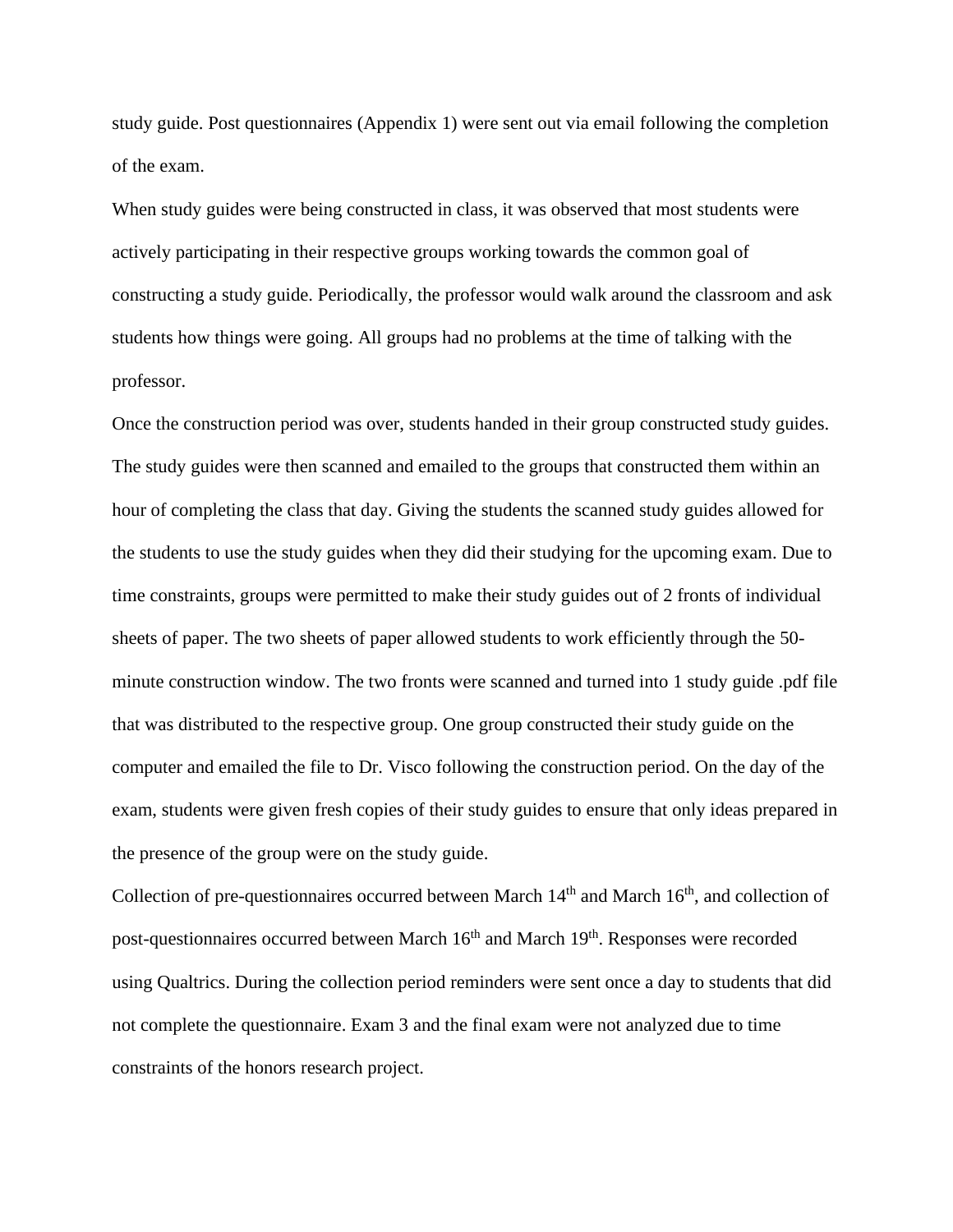#### **Questions Asked in Pre-Questionnaire:**

Questions/statements for this study were developed by determining what aspects best cover study guide construction and study guide usage on exams. Questions/statements for the Pre-Exam questionnaires can be found in **Table 1**. Statement 1 was designed to make sure the student felt like they did not leave any information out of the study guide prior to the exam. Statement 2 was designed to measure the student's opinion on study guides to see if their opinion changes over the construction of both study guides. Statement 3 was designed to make sure that students reviewed information prior to study guide generation. Statement 3 was important for Exam 2 because students needed to bring a list of preprepared topics for the study guide generation in class. Statement 4 was designed to determine students' opinions on group work and to determine whether opinions change after constructing a study guide with their team. Statement 5 was designed to determine if the length of construction time in class was enough for the students to feel confident in their study guide.

**Table 1:** Displays Likert statements and the Free Response question for the Pre-Exam questionnaires.

| Likert Scale               | 1- disagree, 5- agree                                              |
|----------------------------|--------------------------------------------------------------------|
| Statement number statement |                                                                    |
|                            | 1. I was able to fit all needed information on to my study guide.  |
|                            | $2$ Constructing a study guide helps me learn.                     |
|                            | $3 I$ studied my notes prior to making this study guide.           |
|                            | $4 I$ prefer to study in groups.                                   |
|                            | 5 I had an appropriate amount of time to construct a study guide.  |
|                            | Free Response 1 How did you decide what to put on the study guide? |

**Questions in Post-Questionnaire:**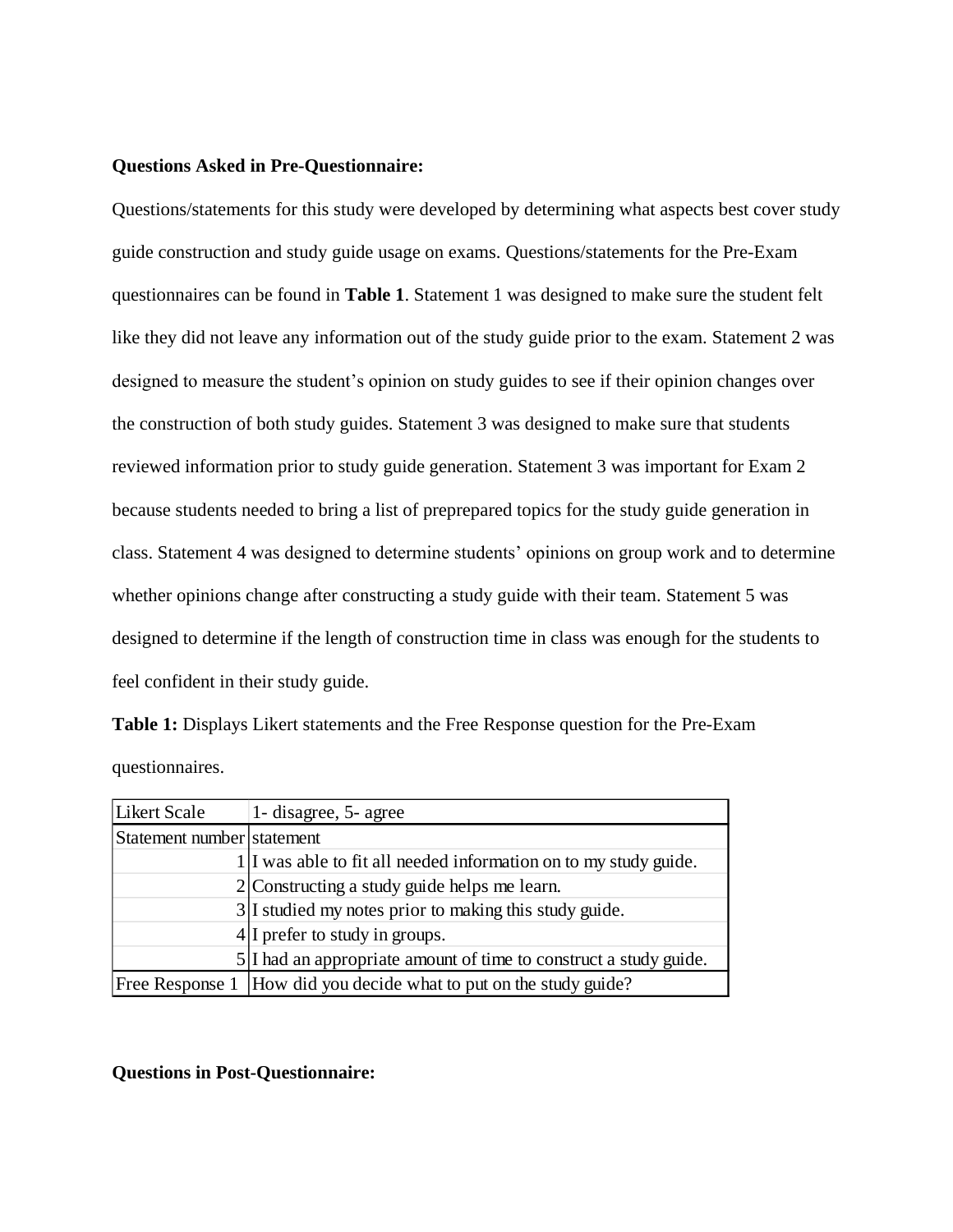Questions/statements for the Post-Exam questionnaires can be found in **Table 2.** Statement 1 was designed to measure whether the student's organization on the study guide changed depending on the method of generation. Statement 2 was designed to measure overall usage of the study guide on the exam. Statement 3 was designed to determine how much students used their study guide to follow examples. Statement 4 was designed to determine whether the content on the student's study guide had all the needed equations. Statement 5 was designed to determine whether the student had enough time to finish the exam; this may be a telling sign that the student was using the study guide too much.

**Table 2:** Displays Likert statements and Free Response questions for the Post-Exam questionnaires.

| <b>Likert Scale</b>        | 1- disagree, 5- agree                                            |
|----------------------------|------------------------------------------------------------------|
| Statement number statement |                                                                  |
|                            | I was able to find all needed information on my study guide in a |
|                            | 1 timely manner.                                                 |
|                            | 2. 2 I used my study guide extensively during the exam.          |
|                            | 3. I followed examples on my study guide during the exam.        |
|                            | I had all equations and information I needed for this exam on my |
|                            | $4$ study guide.                                                 |
|                            | $5 I$ had enough time to finish the exam.                        |
|                            | What was most helpful about having the study guide available     |
|                            | during the                                                       |
| Free Response 1            | exam?                                                            |
| Free Response 2            | Which of the strategies to prepare the study guide               |
| (only Post-                | (individual or group preparation) was most helpful to your       |
| Exam2)                     | learning and why?                                                |

Once all questionnaire data was collected through Qualtrics, the data was matched using a project specific code for each participant in the questionnaire. The data was then separated into Likert data and free response data. Likert data was analyzed for frequencies and direction of change, while free response data was analyzed for codes and themes within the responses.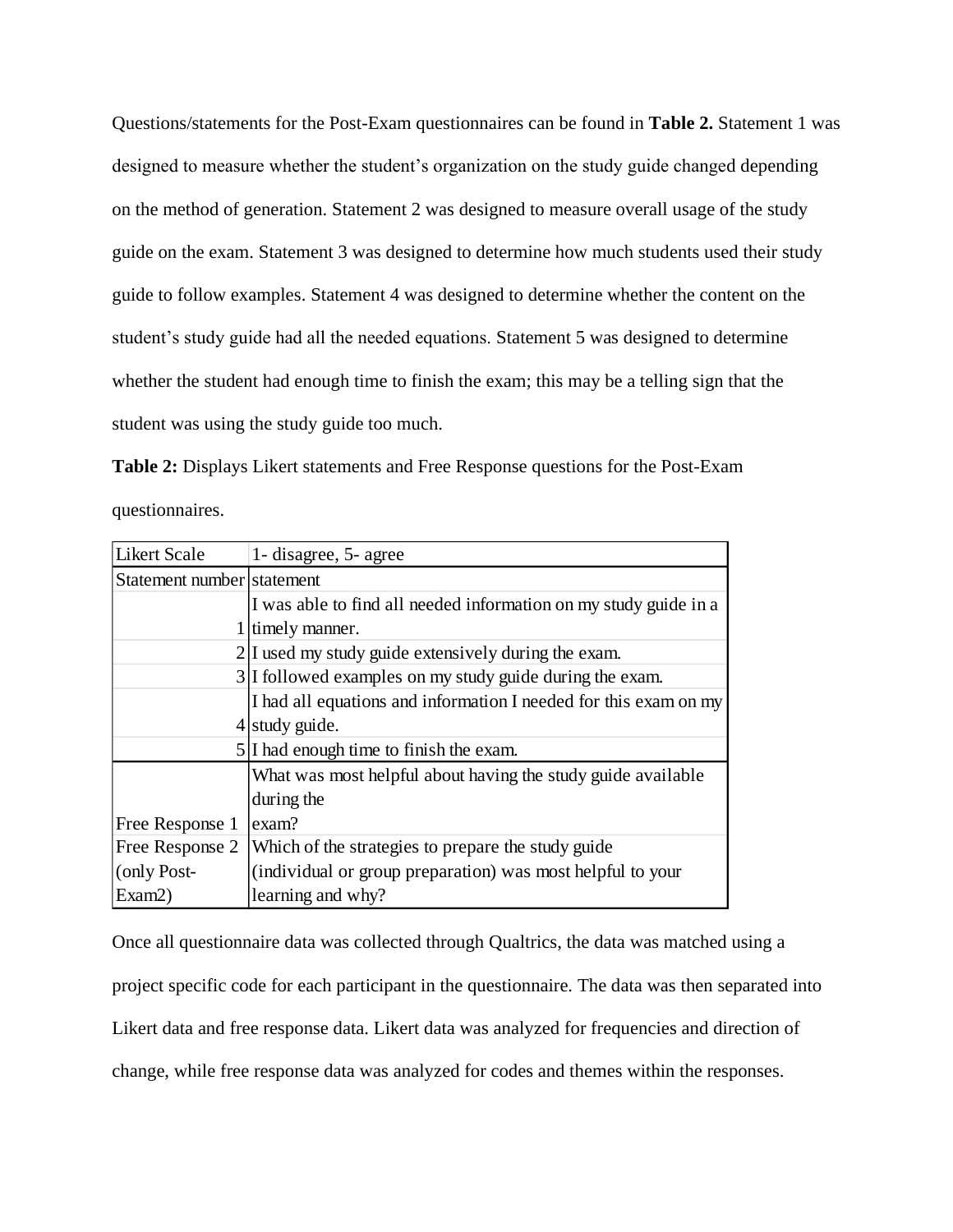#### **Data Analysis:**

The Likert data from questionnaires was matched by respondent. If the respondent answered both Pre-Exam questionnaires or both Post-Exam questionnaires their response was recorded as either Pre-Exam matched data or Post-Exam matched data respectively. Once these two groupings were constructed, each question on the questionnaire was separated to determine the matched N for that question, as some participants elected not to answer all Likert scale questions on their questionnaire response. Responses were then matched to create a "Delta" response grouping for each question, where the exam 1 response would be subtracted from the exam 2 response. This data set would show how students opinions changed on each question depending on construction method. Each question had a matched N ranging between 13 and 20, with most questions being in the high teens. Questions were then analyzed on frequency of response and direction of change. Positive change meant the question was given a higher response for the group study guide construction method.

Free response data was analyzed inductively by reading each response in each data set (Pre1, Post1, Pre2, Post2 Q1, and Post2 Q2), and then developing codes of each response (SAGE, 2019). The goal of the codes was to create a shortened response to reflect the actual response based on key ideas conveyed in the actual response. These codes then were condensed into themes, with each theme normally taking up greater than one code. The goal of the themes was to collect codes into groupings that shared an overarching idea. For example, a list of codes for the theme of Key Points / Examples (K/E) would be as follows: conversions, graphs, examples, lecture notes, homework problems.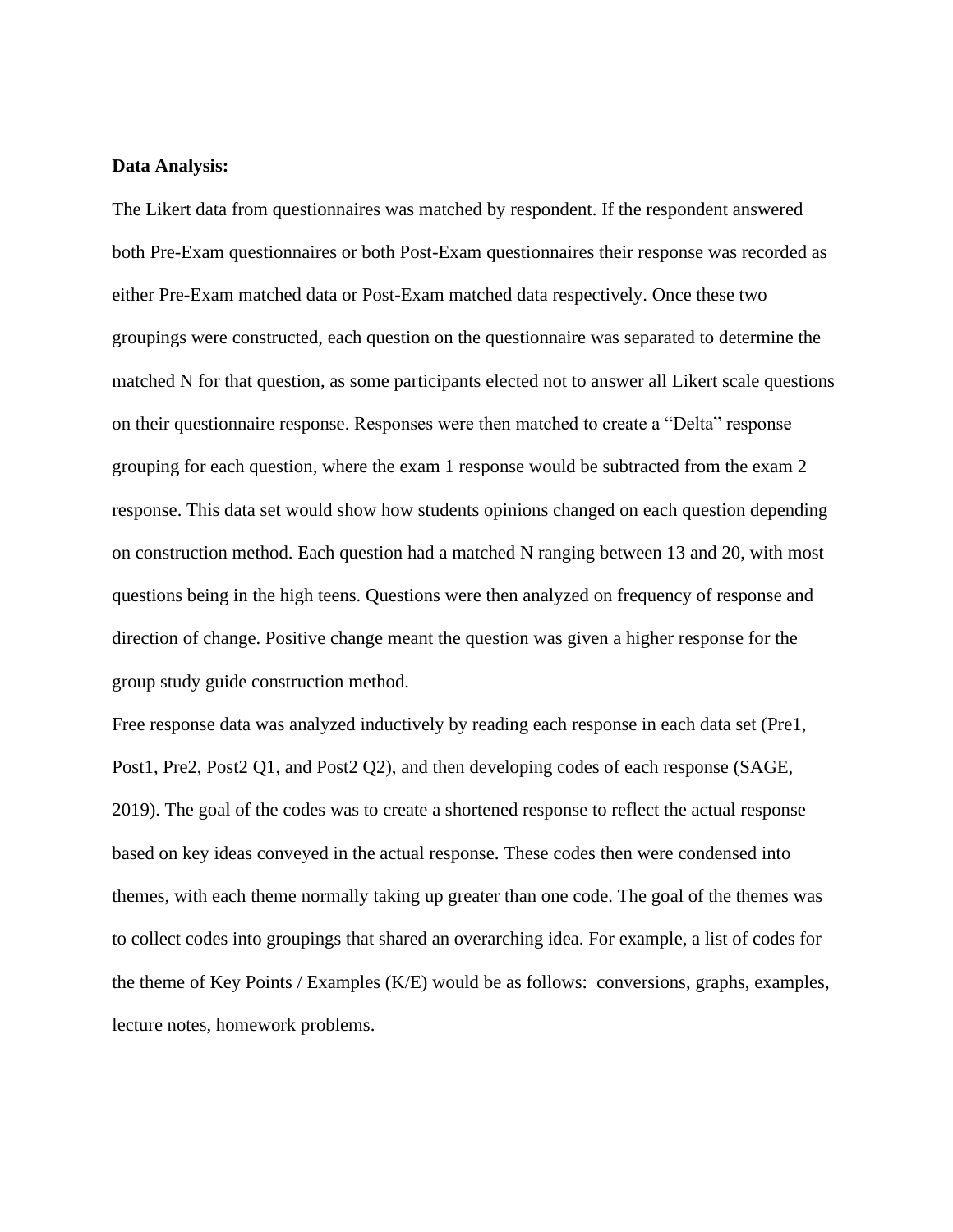Coding and theme generation was performed independently by Dr. Visco and William Brown. Both then came together to discuss what themes they had come up with. After discussion, themes for each question were decided upon and themes were reassigned to each response. The procedure of coding and theming data was performed using *Thematic Analysis of Survey Responses From Undergraduate Students* (SAGE, 2019) as a reference.

### **Data & Results:**

#### **Likert Data for Pre-Exam:**

As seen in **Table 3** students' responses varied widely between Pre-Exam1 and Pre-Exam2 surveys. Frequencies of change in response are shown in **Table 3**. Direction of change is recorded in the bottom three rows of the table. With a positive change in response agreeing more with the statement in the questionnaire when relative to group study guides. 33% of students reported that they were able to fit all needed information on their individual study guide more than their group study guide, while the majority (50%) of students did not change their response for statement 1.

26% of students reported that constructing a study guide helped them learn less in a group environment when compared to an individual environment, while the majority (63%) of students did not change their response for statement 2.

37% of students reported that they studied more before group study guide construction relative to individual study guide construction. The majority (37%) of students changed their response favoring group study guide construction for statement 3.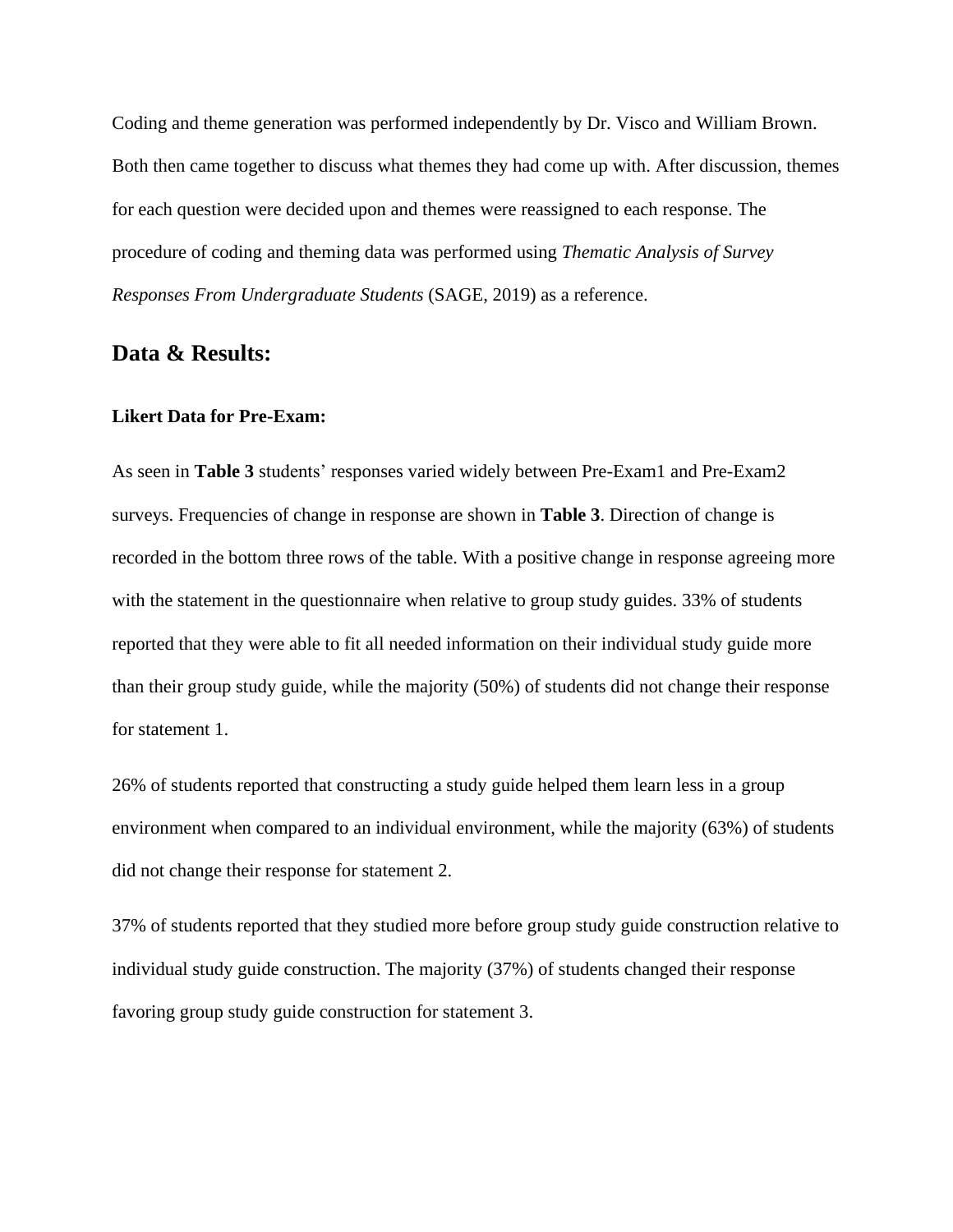46% of students reported that they did not prefer to study in groups once they were exposed to group study guide construction. The majority (46%) of students changed their response favoring individual study guide construction for statement 4.

89% of students reported that they did not have an appropriate amount of time to construct their group study guide compared to their individual study guide. The majority (89%) of students changed their response in favor of individual study guide generation for statement 5.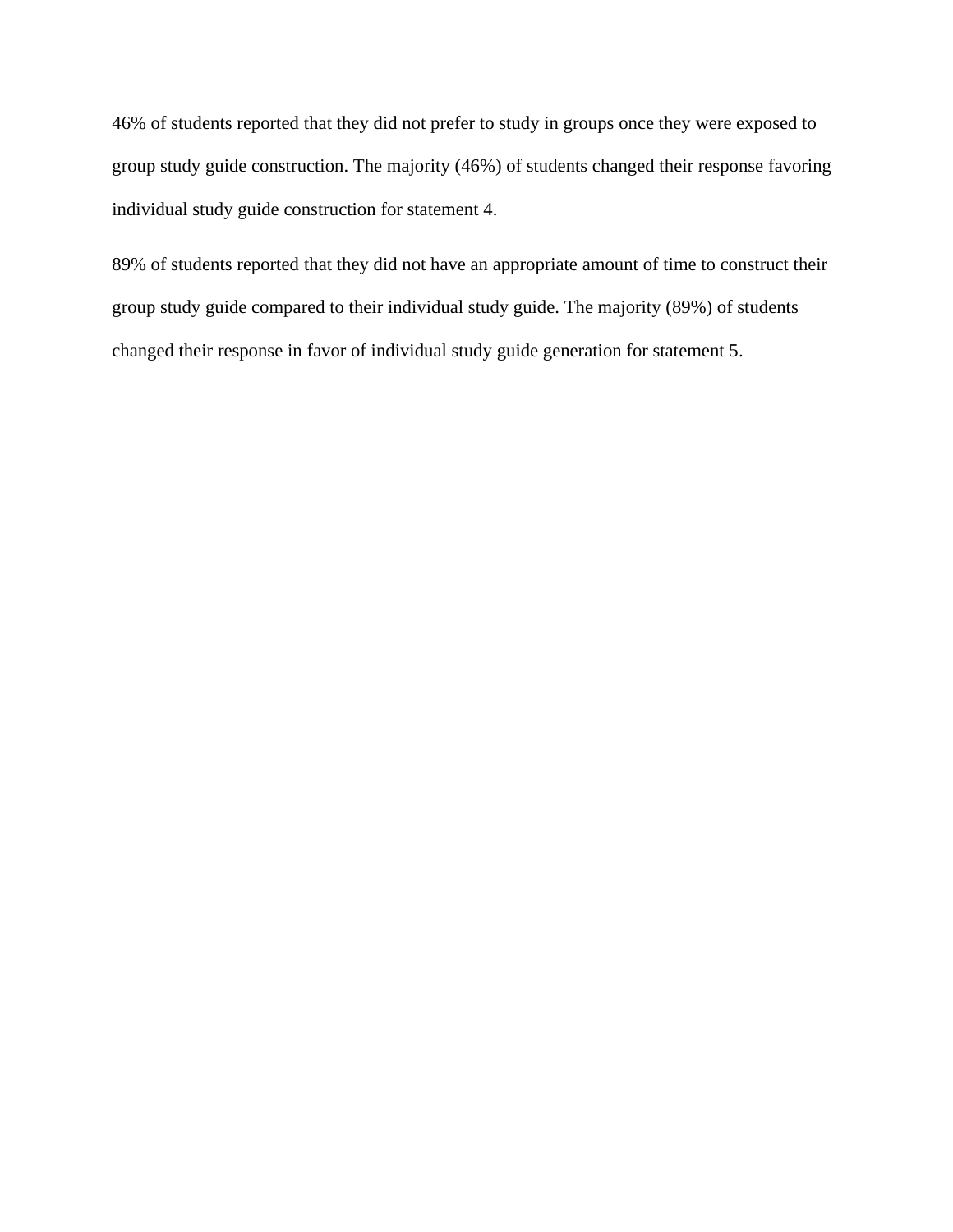| <b>Table 3:</b> Displays data from the Pre-Exam questionnaires. |  |
|-----------------------------------------------------------------|--|
|-----------------------------------------------------------------|--|

| <b>CHANGE</b>      | I was able to<br>fit all<br>needed<br>information<br>on to my<br>study guide. | Constructing<br>a study<br>guide helps<br>me learn. | I studied my<br>notes prior<br>to making<br>this study<br>guide. | I prefer to<br>study in<br>groups. | I had an<br>appropriate<br>amount of<br>time to<br>construct a<br>study guide. |
|--------------------|-------------------------------------------------------------------------------|-----------------------------------------------------|------------------------------------------------------------------|------------------------------------|--------------------------------------------------------------------------------|
| $+1$               | 17%                                                                           | 11%                                                 | 21%                                                              | 0%                                 | $0\%$                                                                          |
| $+2$               | $0\%$                                                                         | 0%                                                  | 5%                                                               | 15%                                | 0%                                                                             |
| $+3$               | 0%                                                                            | 0%                                                  | 11%                                                              | 0%                                 | 0%                                                                             |
| $+4$               | 0%                                                                            | 0%                                                  | 0%                                                               | 0%                                 | 0%                                                                             |
| $\overline{0}$     | 50%                                                                           | 63%                                                 | 32%                                                              | 38%                                | 11%                                                                            |
| $-1$               | 28%                                                                           | 21%                                                 | 21%                                                              | 31%                                | 11%                                                                            |
| $-2$               | 6%                                                                            | 5%                                                  | 11%                                                              | 15%                                | 33%                                                                            |
| $-3$               | 0%                                                                            | 0%                                                  | 0%                                                               | 0%                                 | 33%                                                                            |
| $-4$               | 0%                                                                            | 0%                                                  | 0%                                                               | 0%                                 | 11%                                                                            |
| N:                 | 18                                                                            | 19                                                  | 19                                                               | 13                                 | 18                                                                             |
| Positive<br>Change | 17%                                                                           | 11%                                                 | 37%                                                              | 15%                                | 0%                                                                             |
| No Change          | 50%                                                                           | 63%                                                 | 32%                                                              | 38%                                | 11%                                                                            |
| Negative<br>Change | 33%                                                                           | 26%                                                 | 32%                                                              | 46%                                | 89%                                                                            |

**Likert Data for Post-Exam:**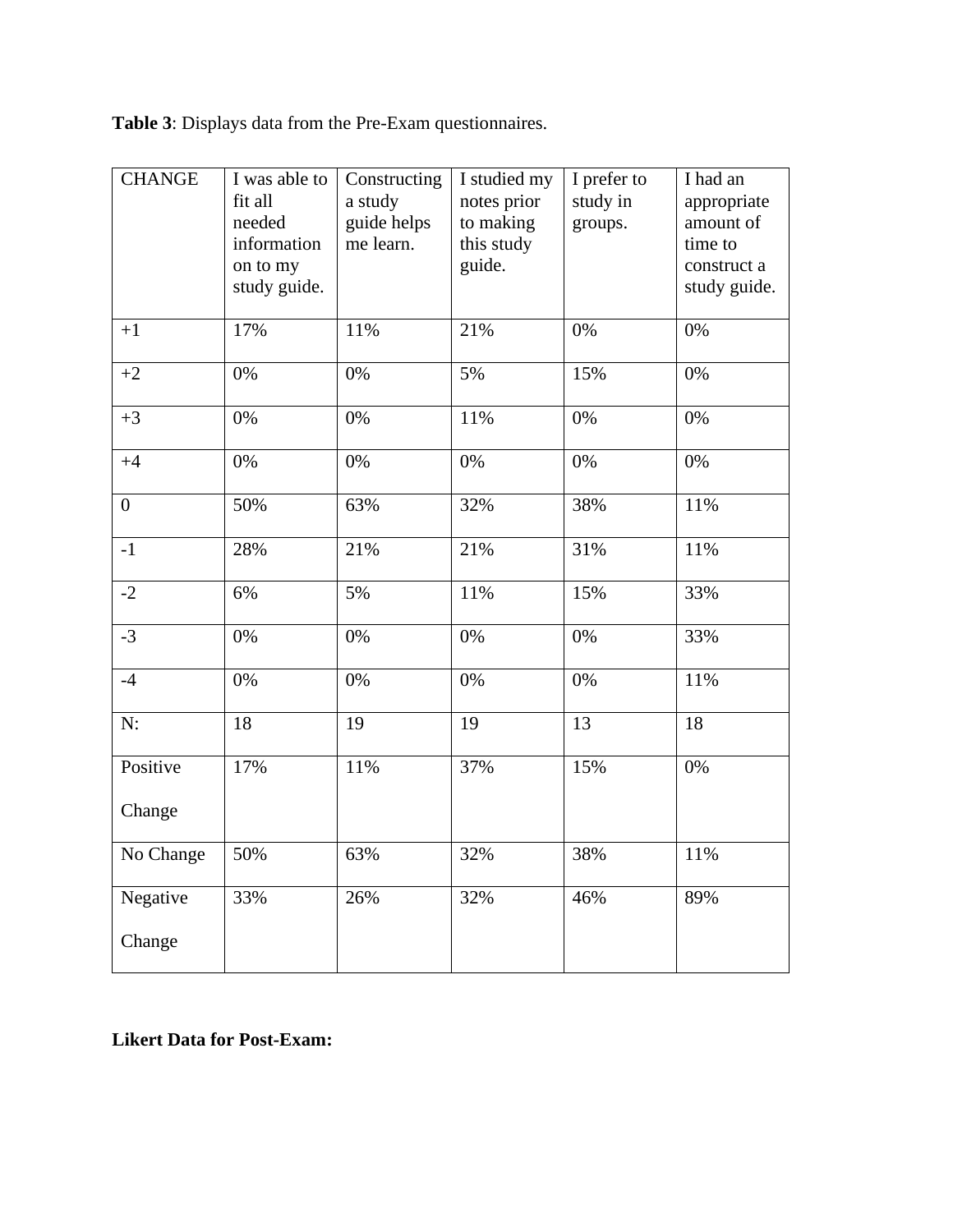As seen in **Table 4** students' responses also varied widely between Post-Exam1 and Post-Exam2 questionnaires. 78% of students felt they were not able to find information as quickly on their group constructed study guide compared to their individually constructed study guide. The majority (78%) of students changed their in favor of the individual study guide for statement 1.

60% of students reported that they used their study guide less during the exam when using their group study guide compared to when they used their individual study guide. The majority (60%) of students changed their response to favor the individual study guide for statement 2.

69% of students followed less examples on their group study guide when compared to their individual study guide. The majority (69%) of students reported that they used examples more on their individual study guide for statement 3.

50% of students reported that they did not have all the equations and information needed for the exam on their group study guide when compared to their individual study guide. The majority (50%) of students changed their response to favor their individual study guide for statement 4. 82% of students reported that they did not have enough time to finish the exam while using the group study guide when compared to using the individual study guide. The majority (82%) of students changed their response to reflect that they did not have enough time to finish exam 2 (group study guide) for statement 5.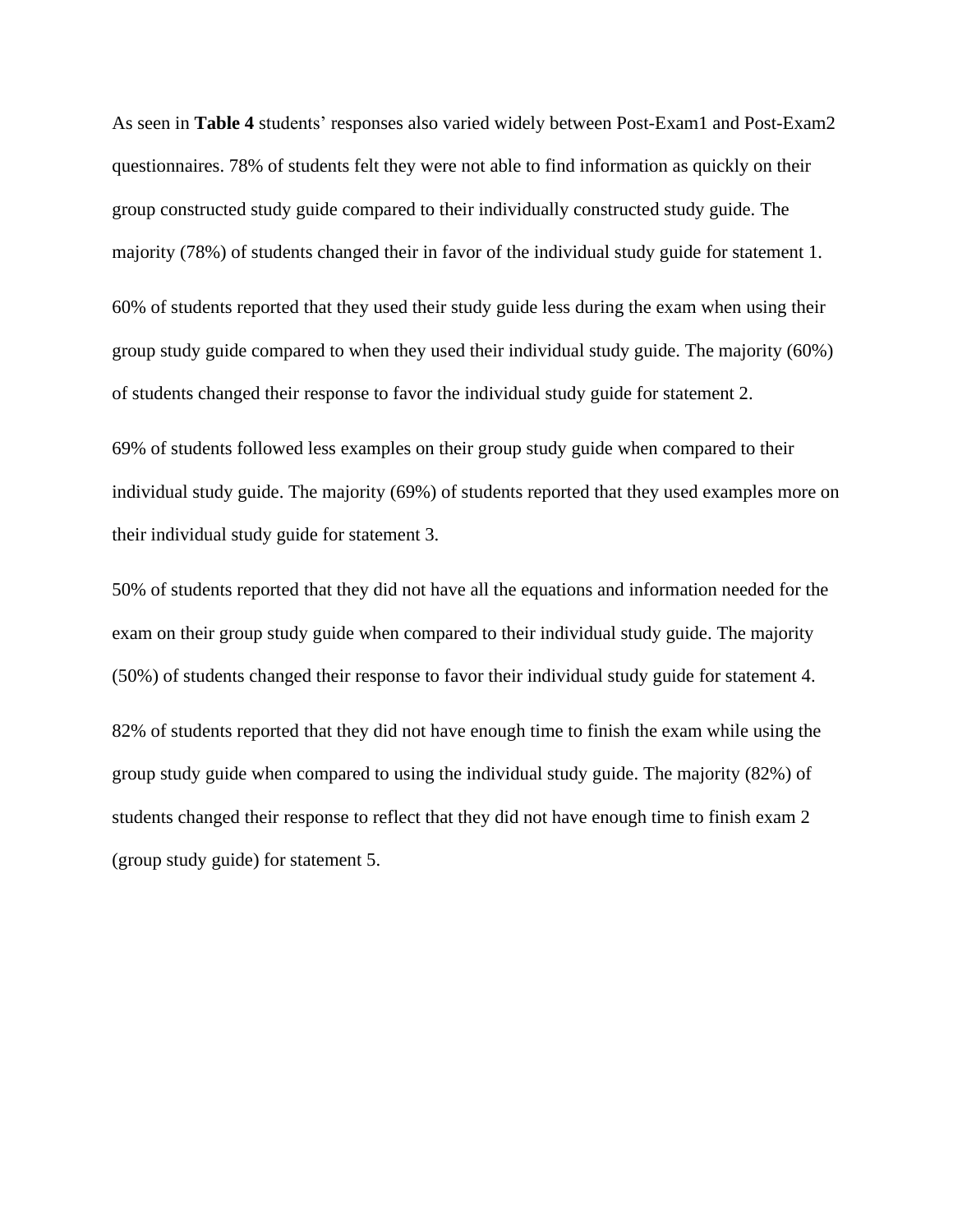**Table 4**: Displays data from the Post-Exam questionnaires.

| <b>CHANGE</b>      | I was able to<br>find all<br>needed<br>information<br>on my study<br>guide in a<br>timely<br>manner. | I used my<br>study guide<br>extensively<br>during the<br>exam. | I followed<br>examples on<br>my study<br>guide during<br>the exam. | I had all<br>equations and<br>information I<br>needed for<br>this exam on<br>my study<br>guide. | I had enough<br>time to finish<br>the exam. |
|--------------------|------------------------------------------------------------------------------------------------------|----------------------------------------------------------------|--------------------------------------------------------------------|-------------------------------------------------------------------------------------------------|---------------------------------------------|
| $+1$               | 0%                                                                                                   | 10%                                                            | 15%                                                                | 6%                                                                                              | 18%                                         |
| $+2$               | 0%                                                                                                   | 10%                                                            | 0%                                                                 | 0%                                                                                              | 0%                                          |
| $+3$               | 0%                                                                                                   | 0%                                                             | 0%                                                                 | 0%                                                                                              | 0%                                          |
| $+4$               | 0%                                                                                                   | 0%                                                             | 0%                                                                 | 0%                                                                                              | 0%                                          |
| $\overline{0}$     | 22%                                                                                                  | 20%                                                            | 15%                                                                | 44%                                                                                             | 0%                                          |
| $-1$               | 44%                                                                                                  | 40%                                                            | 15%                                                                | 11%                                                                                             | 47%                                         |
| $-2$               | 22%                                                                                                  | 15%                                                            | 23%                                                                | 28%                                                                                             | 12%                                         |
| $-3$               | 6%                                                                                                   | 5%                                                             | 23%                                                                | 6%                                                                                              | 24%                                         |
| $-4$               | 6%                                                                                                   | 0%                                                             | 8%                                                                 | 6%                                                                                              | $\boldsymbol{0}$                            |
| N:                 | 18                                                                                                   | 20                                                             | 13                                                                 | 18                                                                                              | 17                                          |
| Positive           | 0%                                                                                                   | 20%                                                            | 15%                                                                | 6%                                                                                              | 18%                                         |
| Change             |                                                                                                      |                                                                |                                                                    |                                                                                                 |                                             |
| No Change          | 22%                                                                                                  | 20%                                                            | 15%                                                                | 44%                                                                                             | 0%                                          |
| Negative<br>Change | 78%                                                                                                  | 60%                                                            | 69%                                                                | 50%                                                                                             | 82%                                         |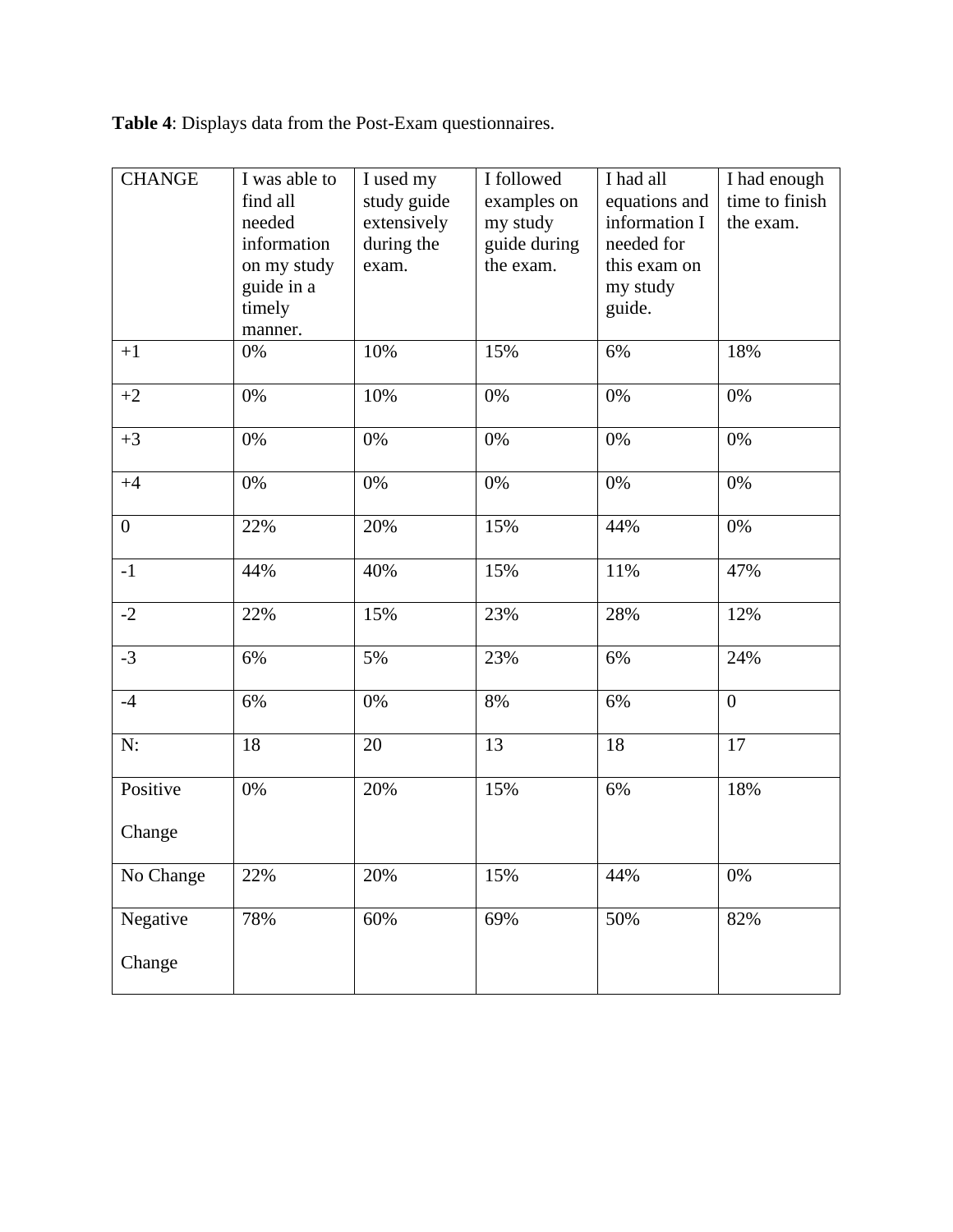#### **Pre-Exam Free Response: Inclusion Criteria**

As seen in **Table 5,** twenty-five students answered the question "How did you decide what to put on the study guide?" in the Pre-Exam1 questionnaire. Categories of responses emerged and codes and themes for each response were developed. The themes that were identified for Pre-Exam1's responses were: study guides are for formulas, key points / examples, material that was struggled with, and prediction of what will be on the exam. Study guides are for formulas appeared 36% of the time in responses, key points / examples appeared in 96% of responses, material that was struggled with appeared in 28% of responses, and prediction of what will be on the exam appeared in 12% of responses. This differs from the responses recorded in the Pre-Exam2 questionnaire, as seen in **Table 5**. When asked the same question, twenty-one student responses generated similar themes, but with the addition of group involvement appearing. Study guides are for formulas appeared 43% of the time in responses, key points / examples appeared in 91% of responses, material that was struggled with appeared in 19% of responses, prediction of what will be on the exam appeared in 19% of responses, and group involvement appeared in 43% of responses.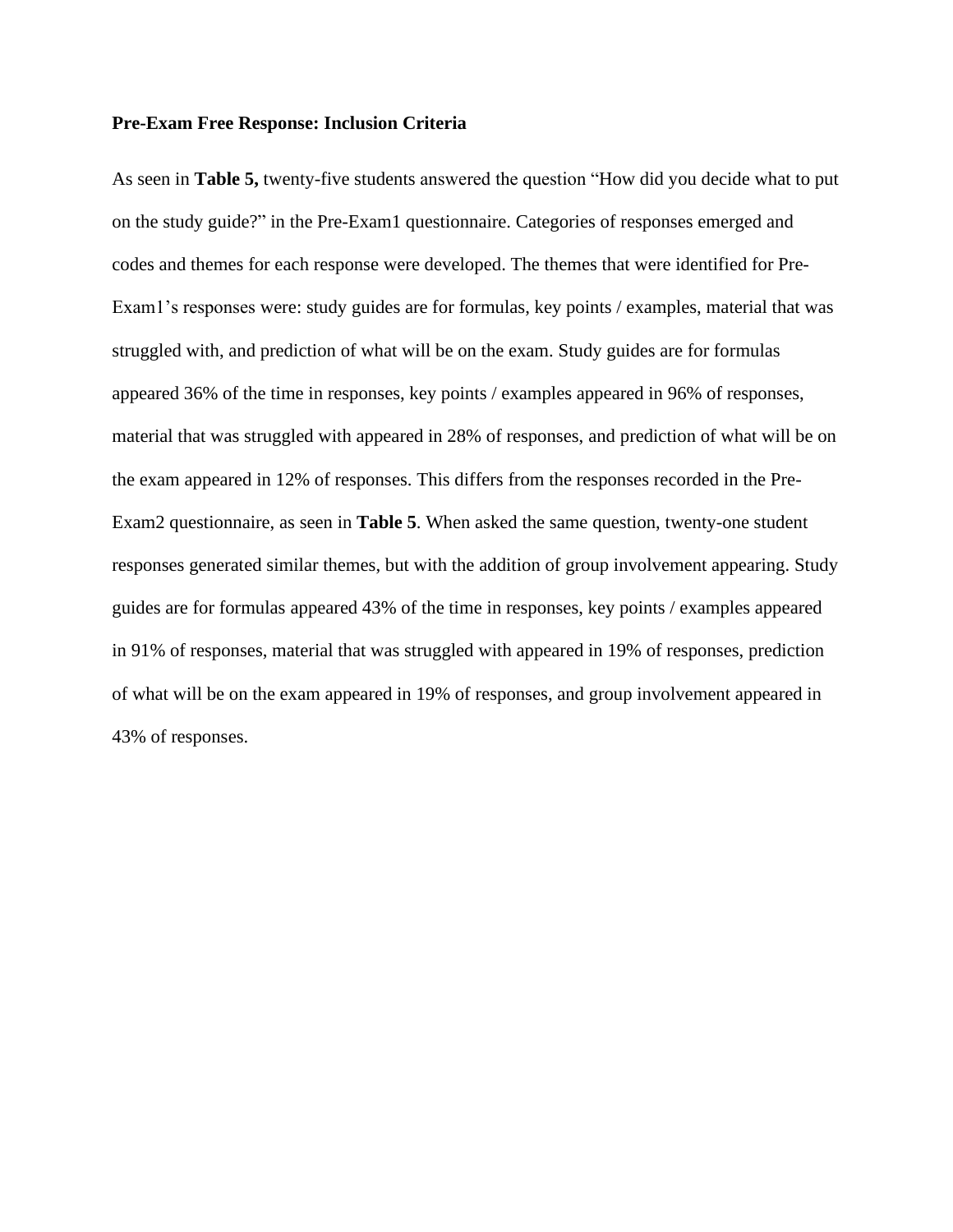**Table 5:** Displays the frequencies of each theme for the Pre-Exam questionnaire free responses.

| <b>Themes:</b>       | Frequency $(n=25)$ | Frequency $(n=21)$ |
|----------------------|--------------------|--------------------|
|                      | Pre-Exam1          | Pre-Exam2          |
| Study guides are for | 36%                | 43%                |
| formulas             |                    |                    |
| Key Points /         | 96%                | 91%                |
| Examples             |                    |                    |
| Material that was    | 28%                | 19%                |
| struggled with       |                    |                    |
| Prediction of what   | 12%                | 19%                |
| will be on the exam  |                    |                    |
| Group involvement    | 0%                 | 43%                |

### **Post-Exam Free Response: Most Helpful Aspects**

As seen in **Table 6,** twenty students answered the question "What was most helpful about having the study guide available during the exam?" in the Post-Exam1 questionnaire. The themes that were identified for this set of responses included formulas, examples, organization of book, and that it was unnecessary to memorize information on the exam. Formulas appeared 55% of the time in responses, examples appeared in 45% of responses, organization of book appeared in 10% of responses, and unnecessary to memorize appeared in 30% of responses. Responses for the same question in the Post-Exam2 questionnaire yielded different results, as seen in **Table 6**. Most of the same themes reappeared from the responses of Post-Exam1, but no response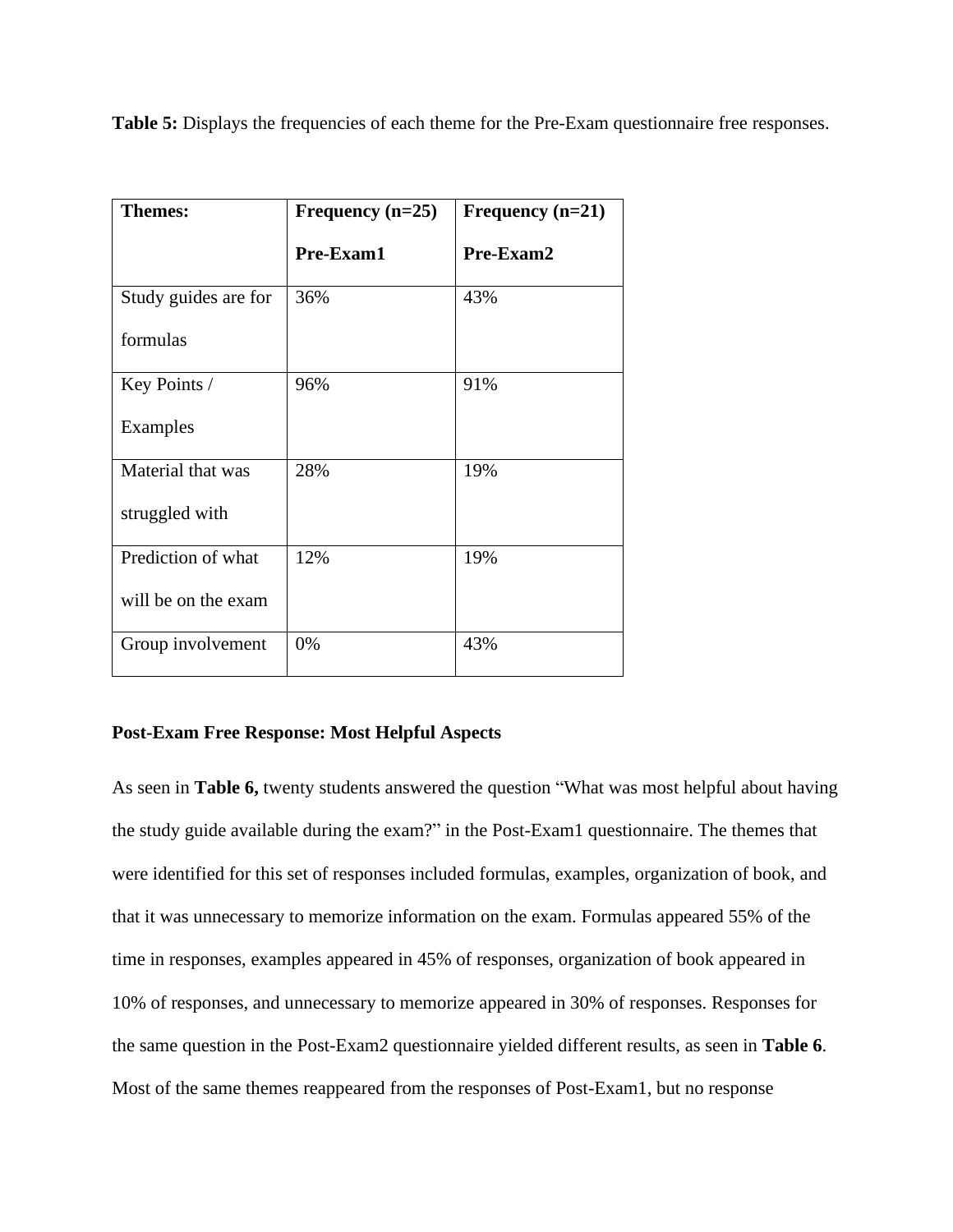mentioned using their study guide to organize their book. A new theme of benefit of construction also appeared in this data set. Formulas appeared 40% of the time in responses, examples appeared in 24% of responses, organization of book appeared in 0% of responses, unnecessary to memorize appeared in 20% of responses, and benefit of construction appeared in 8% of responses.

Table 6 : Displays the frequencies of each theme for the Post-Exam questionnaire free responses.

| <b>Themes:</b>       | Frequency $(n=20)$ | Frequency $(n=25)$ |
|----------------------|--------------------|--------------------|
|                      | Post-Exam1         | Post-Exam2         |
| Formulas             | 55%                | 40%                |
| Examples             | 45%                | 24%                |
| Organization of book | 10%                | 0%                 |
| Unnecessary to       | 30%                | 20%                |
| memorize             |                    |                    |
| Benefit of           | 0%                 | 8%                 |
| Construction         |                    |                    |

#### **Post-Exam2 Free Response: Preference & Explanation**

Twenty-Four students answered the question "Which of the strategies to prepare the study guide (individual or group preparation) was most helpful to your learning and why?" in the Post-Exam2 questionnaire. Categories of responses emerged and codes and themes for each response were developed. Responses were classified into 4 categories individual positive, individual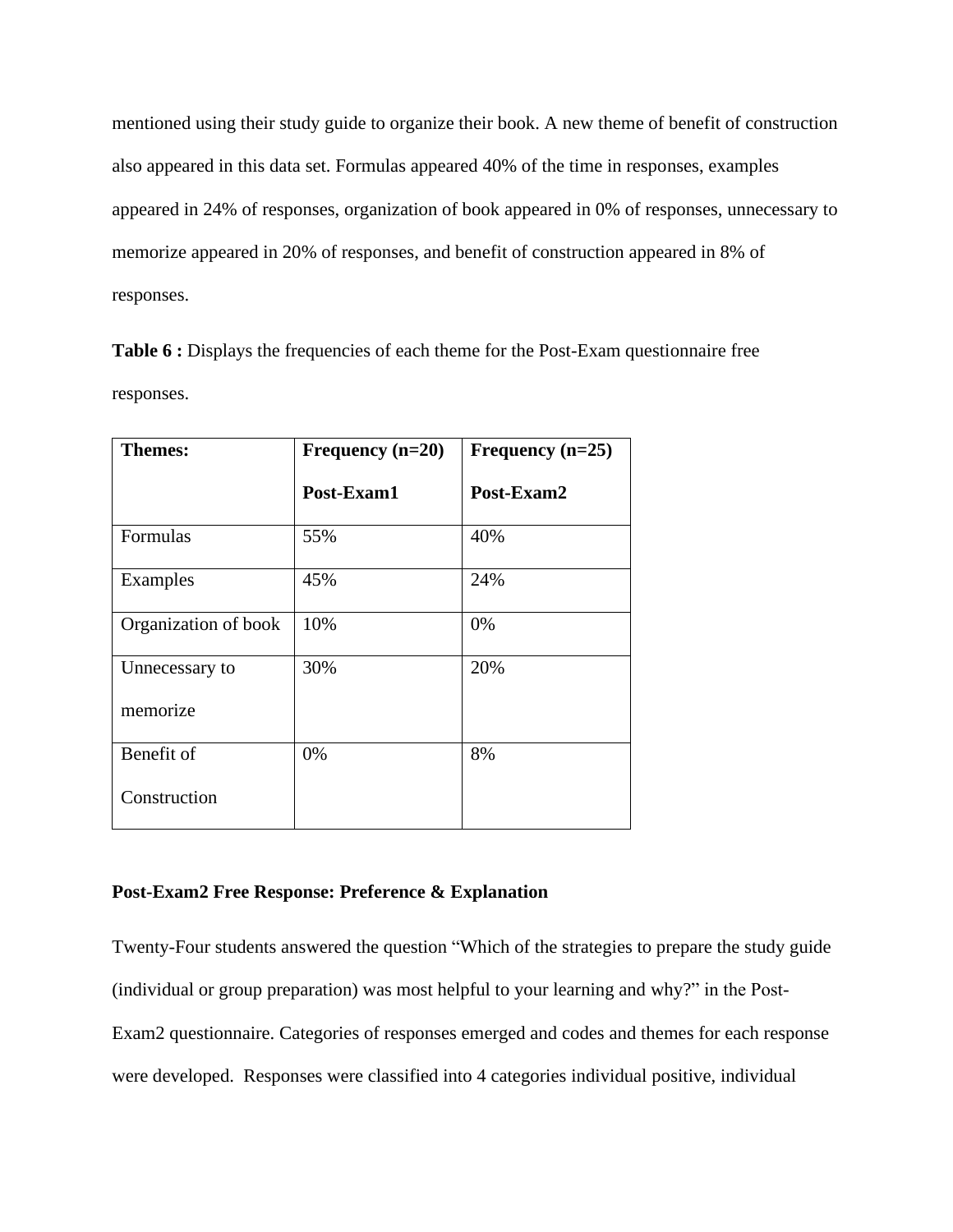negative, group positive, and group negative. Within these categories themes were developed and frequencies of each theme were determined. Individual negative only had one theme, Unsure of Content, which appeared in 4% of the responses. Individual positive had three themes, Construction, helps me learn, and time of preparation, which appeared in 33%, 29%, and 8% of responses respectively. Group negative had three themes that were identified, time of preparation, compromise, and poor group dynamics, which appeared in 38%,33%, and 17% of responses respectively. Finally, Group positive had one theme identified, benefit of group construction, which appeared in 21% of responses. Overall, 75% of respondents said they preferred individual study guides, 13% preferred group study guides, 4% had no preference, and 8% did not identify their preference.

### **Discussion & Analysis:**

Students that responded to the survey made it clear that they preferred the individual study guide more than the group study guide, as evidenced by a negative change in nearly all categories in the Likert data. When students were asked the question directly of "Which of the strategies to prepare the study guide (individual or group preparation) was most helpful to your learning and why?" the vast majority (75%) of students responded that they prefer individual study guides. The main reasons that students gave for this decision was that they did not have enough time to prepare the study guide in groups.

This method of group study guide generation could see improvement to get clearer results in this study. Students widely reported that they did not have enough time to prepare the study guide in class, so perhaps allowing students to have more than one class period to construct a study guide may be a good idea. Also, it is unlikely that all students prepared a list of concepts to bring into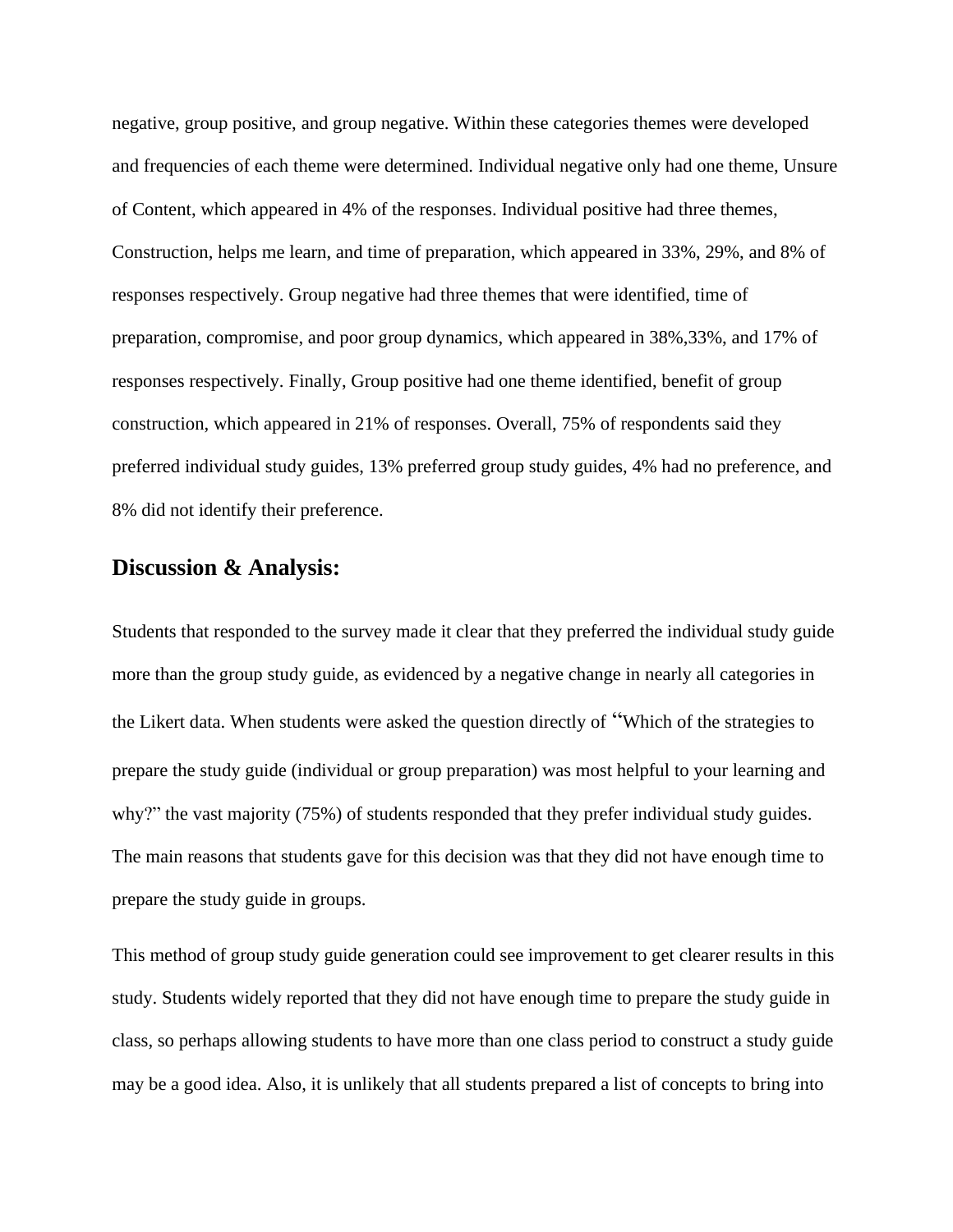the group study guide generation class period. This could perhaps be fixed by making the list of concepts worth a participation grade of some sort. Using that method, students may feel more compelled to perform the necessary prep-work to construct the group study guide more effectively.

Based on survey results it seems that the most helpful thing to students about study guides are that study guides carried formulas and examples for them on exams. This result would match a similar conclusion to Visco et al. (2007) where it was found that student's reported that the helpfulness of the study guide was determined by the content on the study guide and how it matched the content that was found on the exam.

While students did not list that construction of the study guide was the most helpful thing to them about the study guide like Visco et al. (2007), students did respond that construction of the individual study guide helped them learn more than the construction of a group study guide. This concept appeared in the second Post-Exam2 question's free responses, where 29% of students cited that individual study guides helping them learn was a reason why they would choose an individual study guide over a group study guide. Likert data also reflected this sentiment as most of the change that occurred on the statement "Constructing a study guide helps me learn" was negative change (26% changed their response negatively). However, the majority of students (63%), reported no change in response with this statement, which seems to counter the responses from Post-Exam2.2's free response.

When asked "How did you decide what to put on the study guide?" in the Pre-Exam1 questionnaire, students seemed to answer in one of two ways. Students would answer the question with planned usage in mind (key points / examples and formulas) or answer the question with a strategy in mind (material that was struggled with and prediction of what will be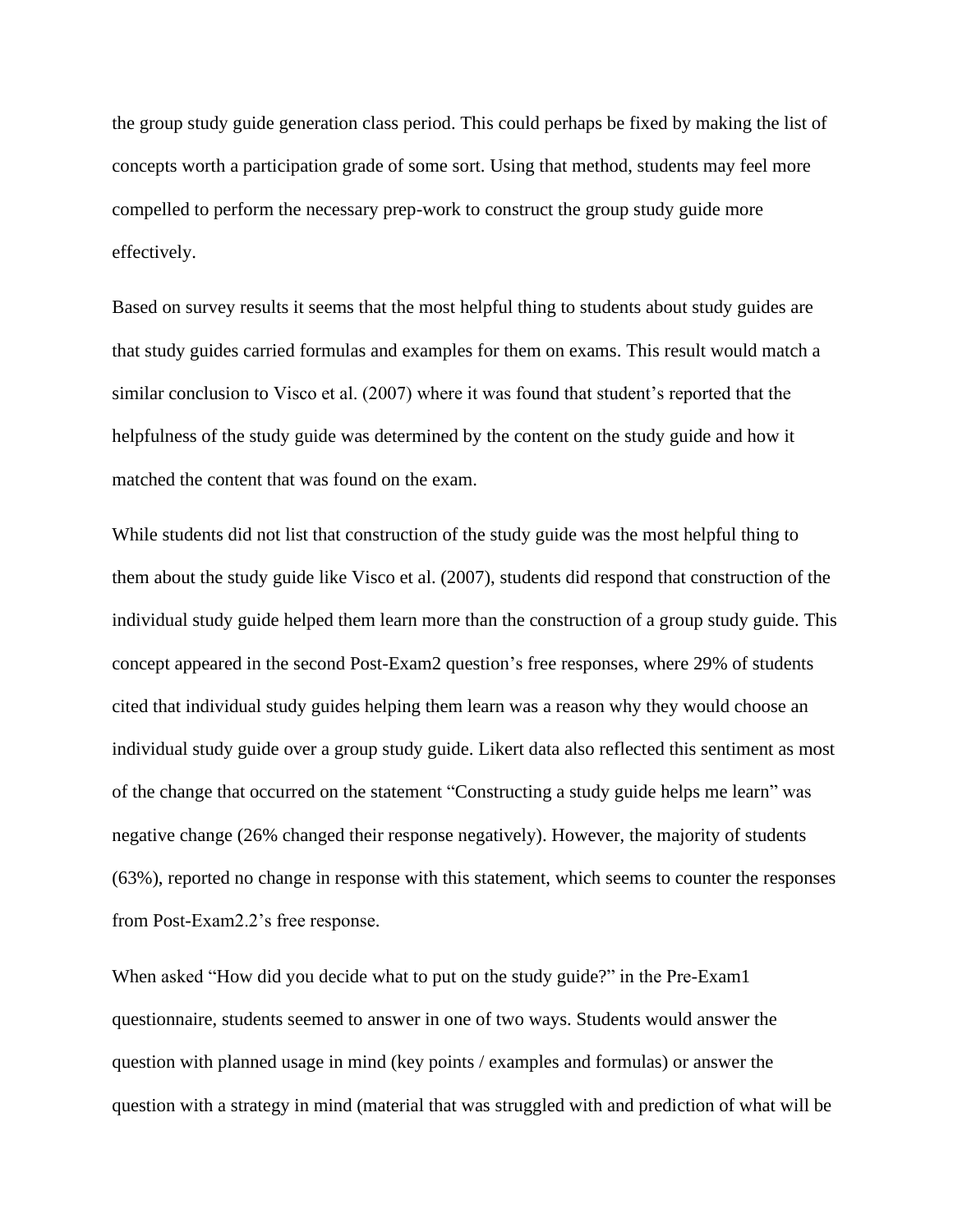on the exam). Similarly, when asked this question in the Pre-Exam2 questionnaire, students also answered with planned usage (key points / examples and formulas) or a specific strategy in mind (material that was struggled with and prediction of what will be on the exam). However, in the Pre-Exam2 questionnaire, students added group involvement as a common theme which would also fall into strategy.

When asked "What was most helpful about having the study guide available during the exam?" in the Post-Exam1 questionnaire, students answered the question in three potential ways. Students would answer the question with actual usage in mind (formulas and examples) or answer the question with a strategy in mind (organization of book) or answer with a perceived value of the study guide (unnecessary to memorize). Similarly, when asked this question in the Post-Exam2 questionnaire, Students also answered with either actual usage in mind (formulas and examples) or answered the question with a perceived value of the study guide (unnecessary to memorize). However, students did not list a strategy of how they used the study guide in their responses for the Post-Exam2 questionnaire. In the Post-Exam2 questionnaire students did add the value of benefit of construction to their responses.

Based on the free response questions of the Pre-Exam and Post-Exam questionnaires, it appears that usage and construction of the study guide changed depending on the method of construction. While the concepts of usage of the study guide remained relatively constant, students did not mention a strategy that they used the study guide for on exam 2 (group study guide preparation). **Figure 1** shows this idea visually. This could be due to change in construction method, or time to prep the study guide, as it is impossible to separate these two variables. Students' decision of what to put on the study guide that they constructed remained relatively constant but did see the addition of group involvement as one of their methods of input.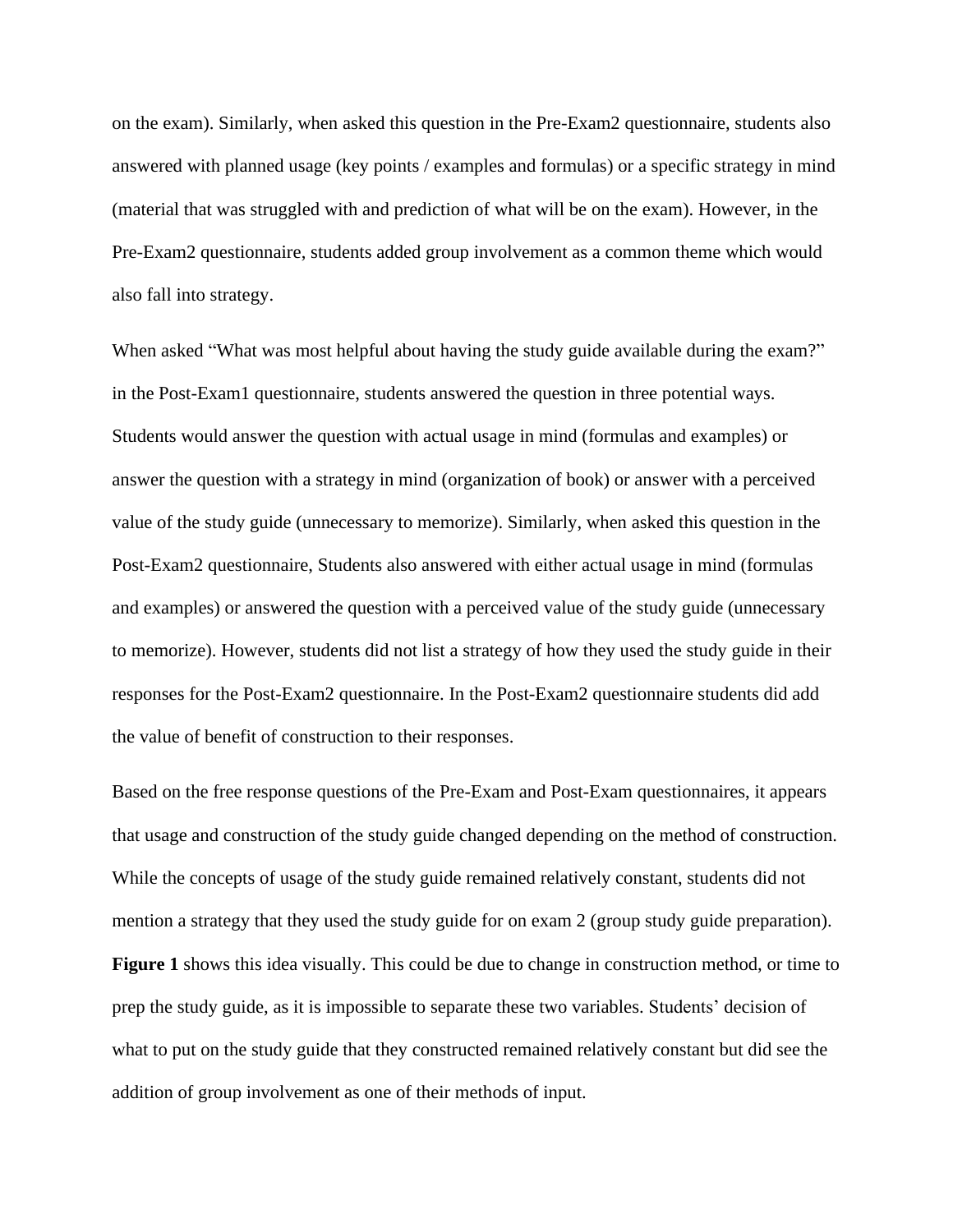

**Figure 1**: Figure 1 displays groupings of themes and whether they appear in each study guide generation method.

Likert data shows that students used the group study guide less on their exam when compared to individual study guides. However, students reported that they also felt like they did not have enough time to finish the exam when using the group study guide. While usage decreasing appears to agree with the hypothesis that usage would decrease while using a group constructed study guide, it was hypothesized that students would not feel worse about time management on the exam.

In conclusion, using group study guide generation did change the students' reported usage of their study guides on the exam. However, the change was not positive, as many students reported feeling like they had less time on the exam when using a group constructed study guide. Furthermore, students were not able to maximize the utility of their study guide. While students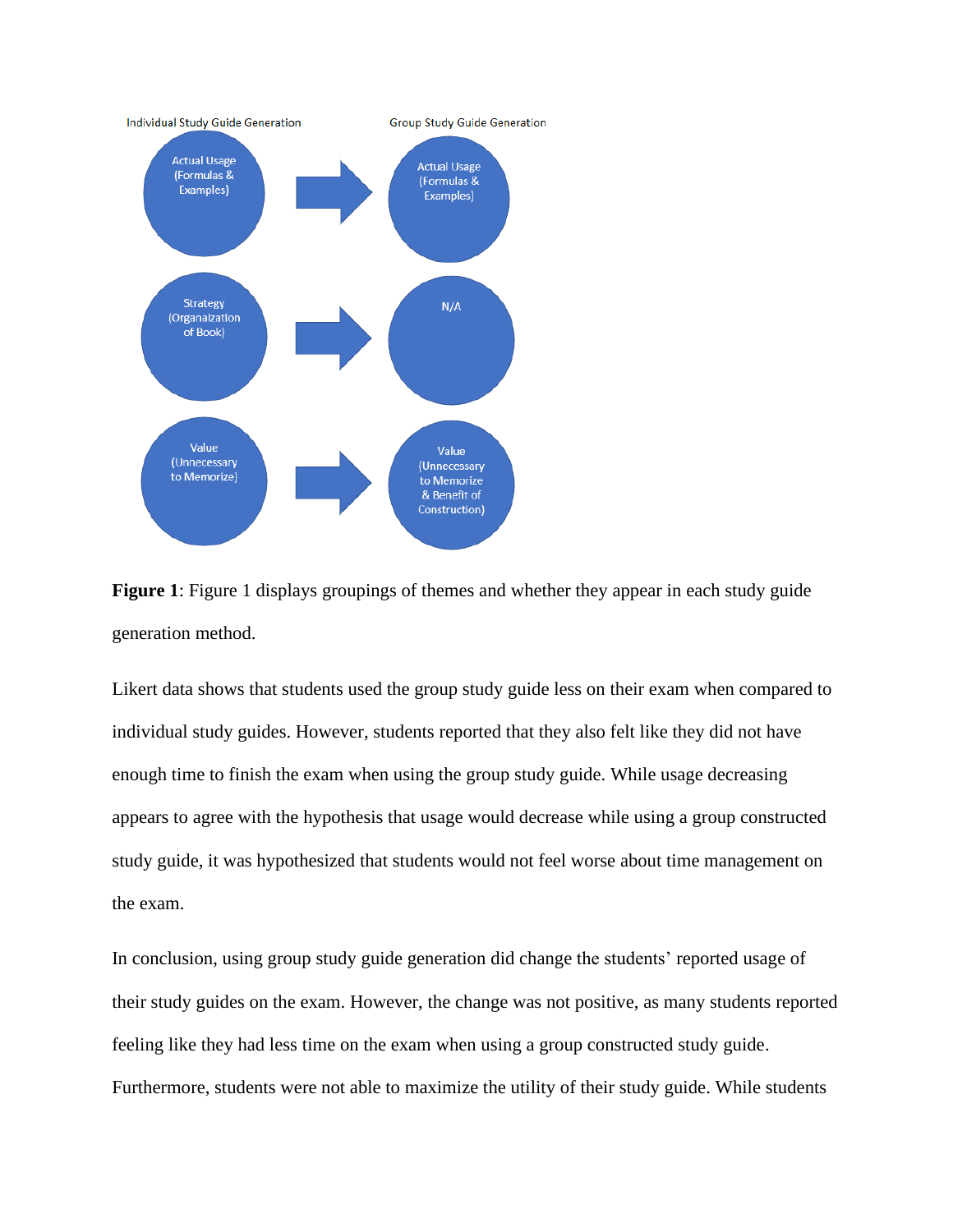prioritized equations on their group study guides, they did not prioritize a strategy of how to use their group study guide on the exam. Even with equations as a priority for the group study guide construction, students still reported that they did not have all equations they needed on their group study guide relative to their individual study guide. It is possible that these changes are linked to changes in construction time rather than construction method, as these two variables are difficult to decouple.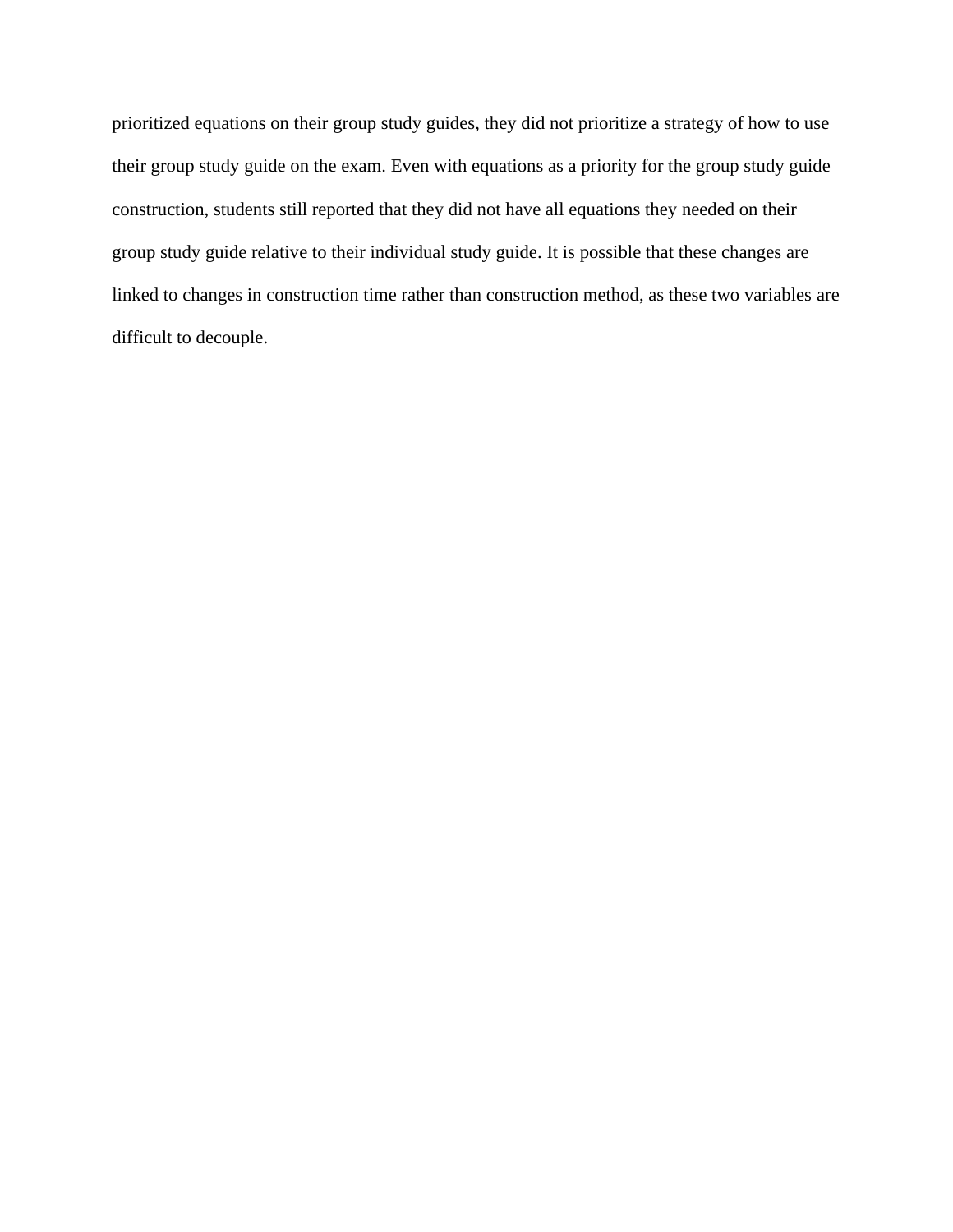### **Literature Cited**

- Candra, C., & Retnawati, H. (2020). A meta-analysis of constructivism learning implementation towards the learning outcomes on Civic Education Lesson. *International Journal of Instruction*, *13*(2), 835–846. https://doi.org/10.29333/iji.2020.13256a
- Capaldi, M. (2019). The use of exam notes in an online Mathematics Course. *The Journal of Educators Online*, *16*. https://doi.org/10.9743/jeo.2019.16.2.3
- Gharib, A., Phillips, W., & Mathew, N. (2012). Cheat sheet or open-book? A comparison of the effects of exam types on performance, retention, and anxiety. *Journal of Psychology Research*, *2*(8).<https://doi.org/10.17265/2159-5542/2012.08.004>
- ÖZER, S. (2021). A convergent parallel mixed-method research into the use of the cheat sheet in teacher education: State test anxiety, exam scores and opinions of prospective teachers. *TOJET: The Turkish Online Journal of Educational Technology*, *20*(3), 101–113.
- Porter, C. D., & Heckler, A. F. (2020). Effectiveness of guided group work in graduate level Quantum Mechanics. *Physical Review Physics Education Research*, *16*(2). <https://doi.org/10.1103/physrevphyseducres.16.020127>
- SAGE research methods datasets. (2019). *Thematic Analysis of Survey Responses From Undergraduate Students.* SAGE Publications, Ltd.
- Shuell, T.J. (1988). The role of the student in learning from instruction*. Contemporary Educational Psychology*, 13, 276-295.
- Simons, P.R.J. & Linden, J.L. & Duffy, Tom. (2007). New Learning: Three Ways to Learn in a New Balance. New Learning. doi:10.1007/0-306-47614-2\_1.
- Sofroniou, A., & Poutos, K. (2016). Investigating the effectiveness of group work in mathematics. Education Sciences, 6(4), 30. doi:10.3390/educsci6030030
- Tal, C. (2018). The Challenge of Implementing Small Group Work in Early Childhood Education. *Global Education Review*, *v5*, 123–144.
- Visco, D., Swaminathan, S., Zagumny, L., & Anthony, H. (2007). Interpreting student constructed study guides. 2007 Annual Conference & Exposition Proceedings. doi:10.18260/1-2—1818
- "Welcome to CATME Smarter Teamwork." *CATME*, Purdue University, 16 June 2021, https://info.catme.org/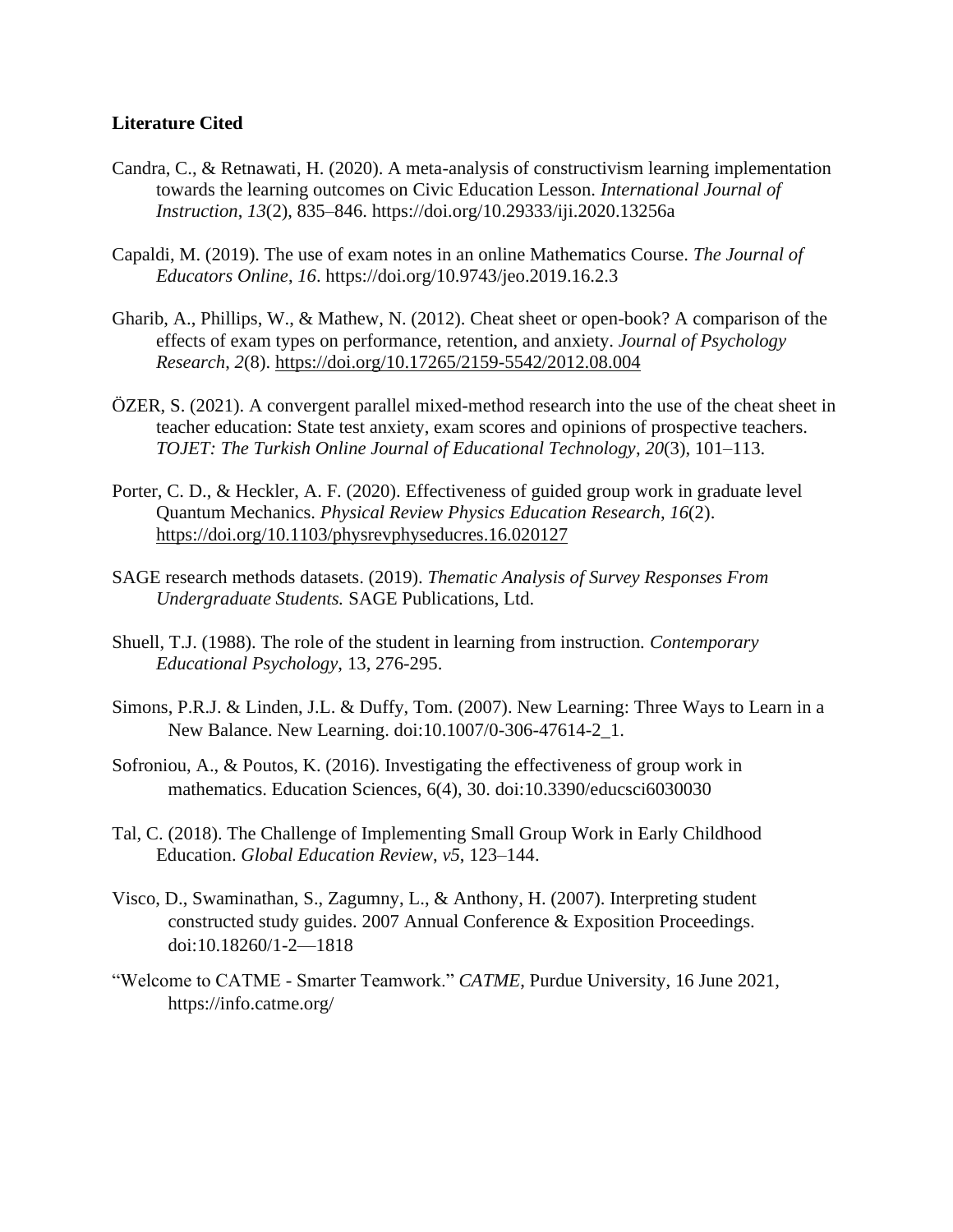# **Appendix 1: Questionnaires**

### **Pre-Exam1 Survey:**

Use the slider to show how much you agree with each statement. Where 5 is strongly agree and 1 is strongly disagree.

|                                                                             | <b>Strongly Disagree</b> |                | Neutral | <b>Strongly Agree</b> |
|-----------------------------------------------------------------------------|--------------------------|----------------|---------|-----------------------|
|                                                                             | 1                        | $\overline{2}$ | 3       | 4<br>5                |
| I was able to fit all<br>needed<br>information on to<br>my study guide.     |                          |                |         |                       |
| Constructing a<br>study guide helps<br>me learn.                            |                          |                |         |                       |
| I studied my notes<br>prior to making this<br>study guide.                  |                          |                |         |                       |
| I prefer to study in<br>groups.                                             |                          |                |         |                       |
| I had an<br>appropriate<br>amount of time to<br>construct a study<br>guide. |                          |                |         |                       |

### How did you decide what to put on the study guide?

 $\frac{\triangle}{\P}$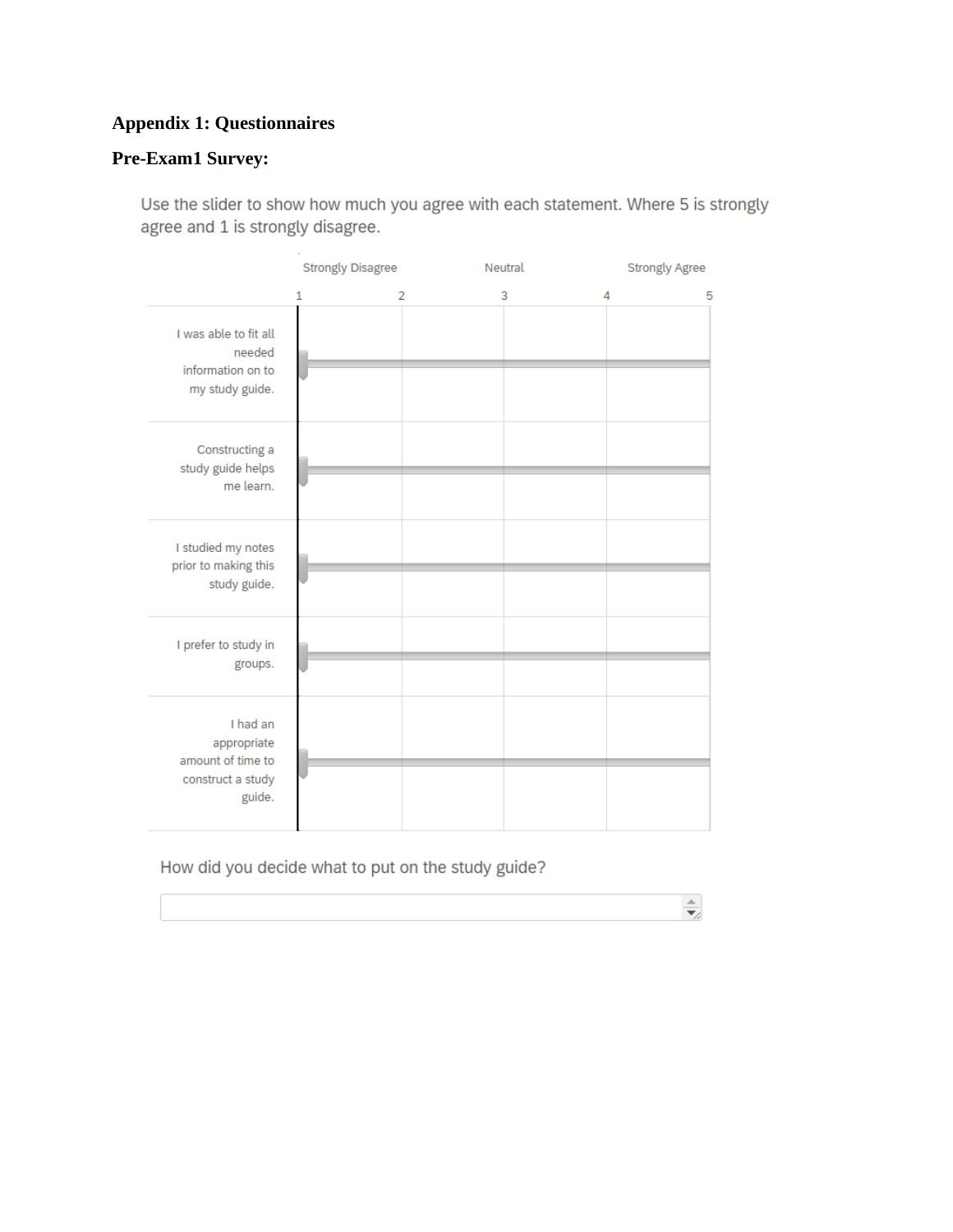### **Post-Exam1 Survey**

Use the slider to show how much you agree with each statement. Where 5 is strongly agree and 1 is strongly disagree.

|                                                                                             | <b>Strongly Disagree</b> |   | Neutral |   | <b>Strongly Agree</b> |
|---------------------------------------------------------------------------------------------|--------------------------|---|---------|---|-----------------------|
|                                                                                             | 1                        | 2 | 3       | 4 | 5                     |
| I was able to find<br>all needed<br>information on my<br>study guide in a<br>timely manner. |                          |   |         |   |                       |
| I used my study<br>guide extensively<br>during the exam.                                    |                          |   |         |   |                       |
| I followed<br>examples on my<br>study guide during<br>the exam.                             |                          |   |         |   |                       |
| I had all equations<br>and information I<br>needed for this<br>exam on my study<br>guide.   |                          |   |         |   |                       |
| I had enough time<br>to finish the exam.                                                    |                          |   |         |   |                       |

What was most helpful about having the study guide available during the exam?

 $\frac{\triangle}{\blacktriangledown_{\!\!f}}$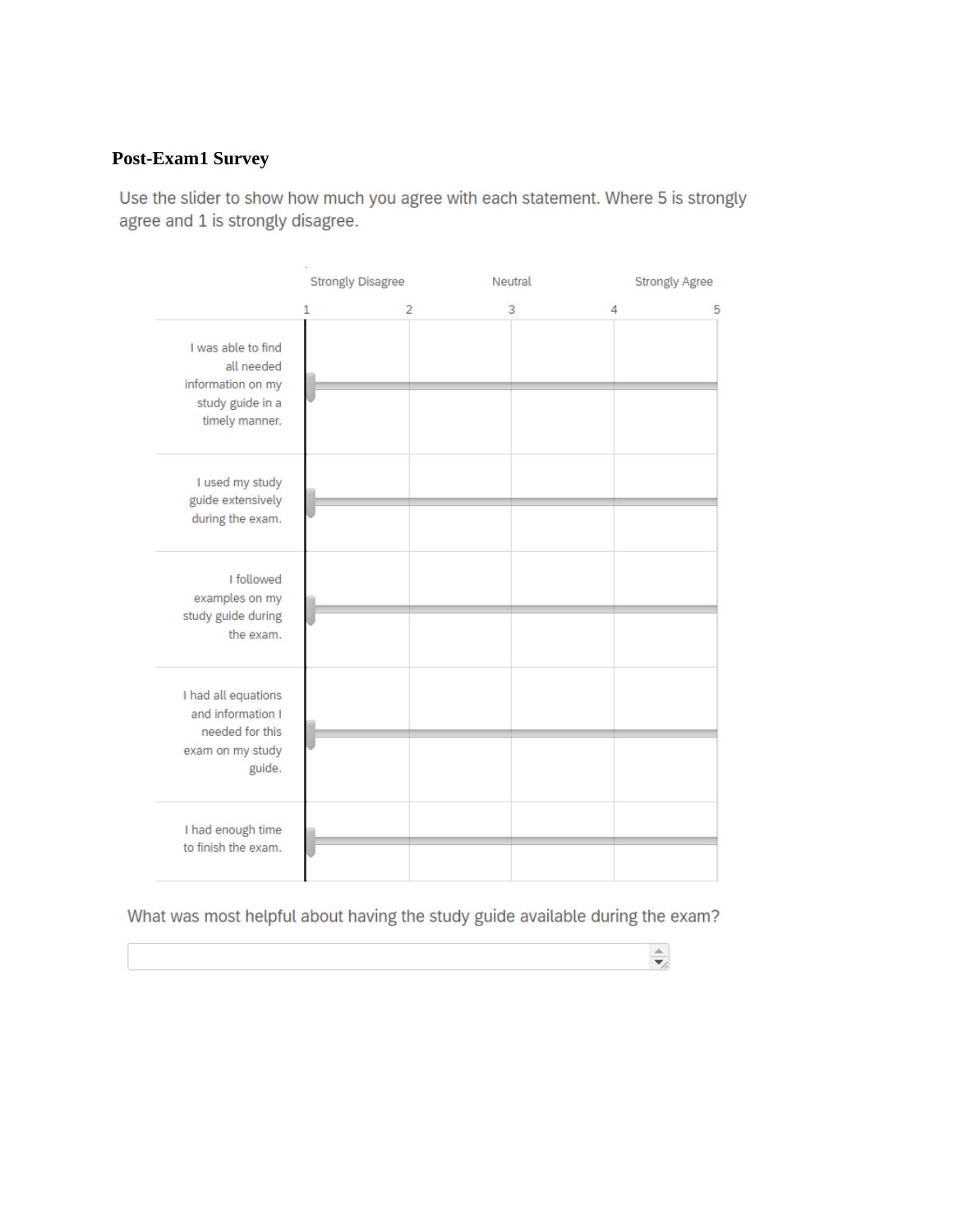# **Pre-Exam2 Survey:**

Use the slider to show how much you agree with each statement. Where 5 is strongly agree and 1 is strongly disagree.

|                                                                             | <b>Strongly Disagree</b> |                | Neutral | <b>Strongly Agree</b> |
|-----------------------------------------------------------------------------|--------------------------|----------------|---------|-----------------------|
|                                                                             | 1                        | $\overline{2}$ | 3       | 4<br>5                |
| I was able to fit all<br>needed<br>information on to<br>my study guide.     |                          |                |         |                       |
| Constructing a<br>study guide helps<br>me learn.                            |                          |                |         |                       |
| I studied my notes<br>prior to making this<br>study guide.                  |                          |                |         |                       |
| I prefer to study in<br>groups.                                             |                          |                |         |                       |
| I had an<br>appropriate<br>amount of time to<br>construct a study<br>guide. |                          |                |         |                       |

 $\frac{\triangle}{\blacktriangledown_{\!\!f}}$ 

### How did you decide what to put on the study guide?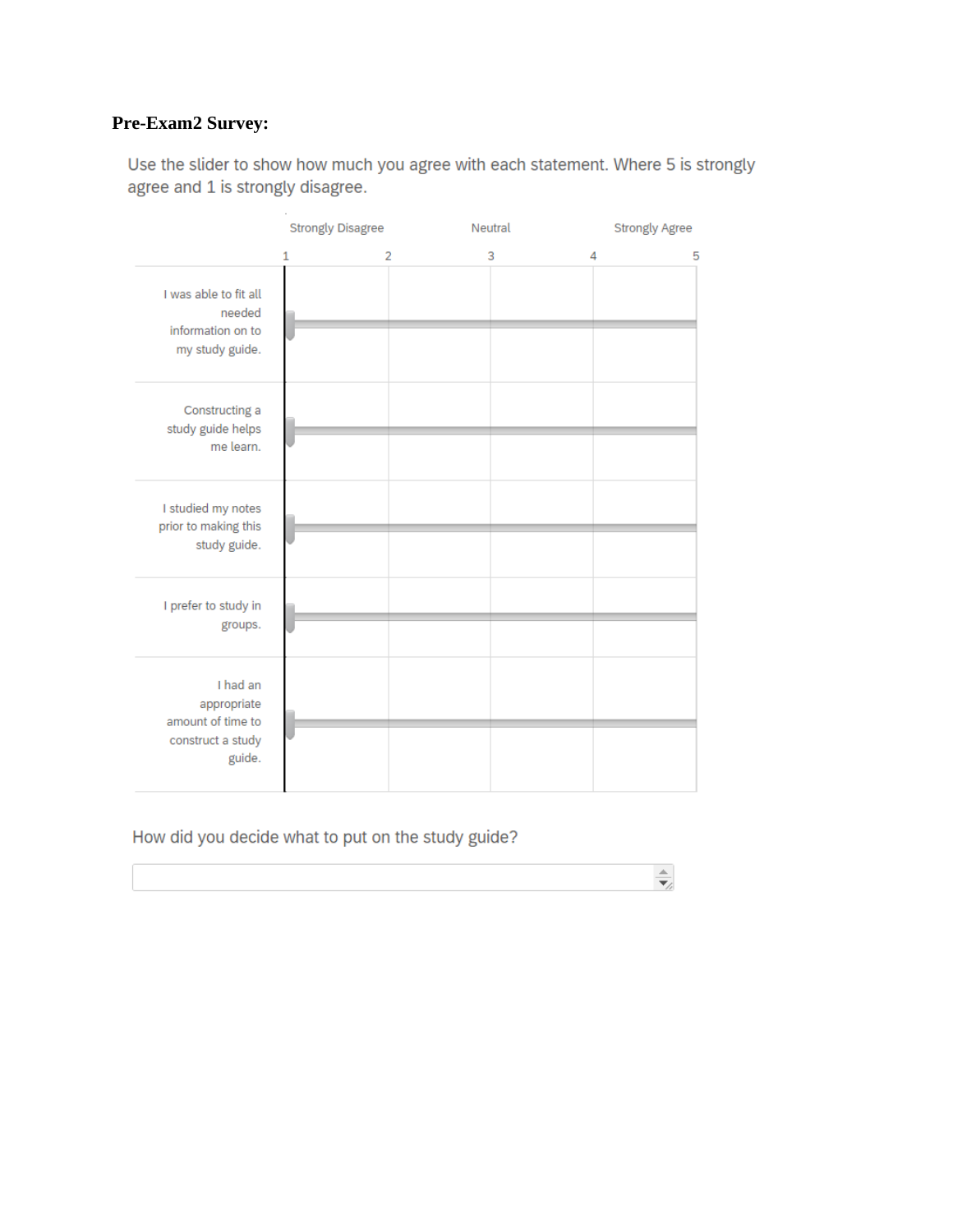### **Post-Exam2 Survey**

Use the slider to show how much you agree with each statement. Where 5 is strongly agree and 1 is strongly disagree.

|                                                                                             | <b>Strongly Disagree</b> |   | Neutral | <b>Strongly Agree</b> |
|---------------------------------------------------------------------------------------------|--------------------------|---|---------|-----------------------|
|                                                                                             | 1                        | 2 | 3       | 4<br>5                |
| I was able to find<br>all needed<br>information on my<br>study guide in a<br>timely manner. |                          |   |         |                       |
| I used my study<br>guide extensively<br>during the exam.                                    |                          |   |         |                       |
| I followed<br>examples on my<br>study guide during<br>the exam.                             |                          |   |         |                       |
| I had all equations<br>and information I<br>needed for this<br>exam on my study<br>guide.   |                          |   |         |                       |
| I had enough time<br>to finish the exam.                                                    |                          |   |         |                       |

What was most helpful about having the study guide available during the exam?

Which of the strategies to prepare the study guide (individual or group preparation) was most helpful to your learning and why?

 $\frac{\triangle}{\blacktriangledown_{\!\!f}}$ 

 $\frac{1}{\frac{1}{2}}$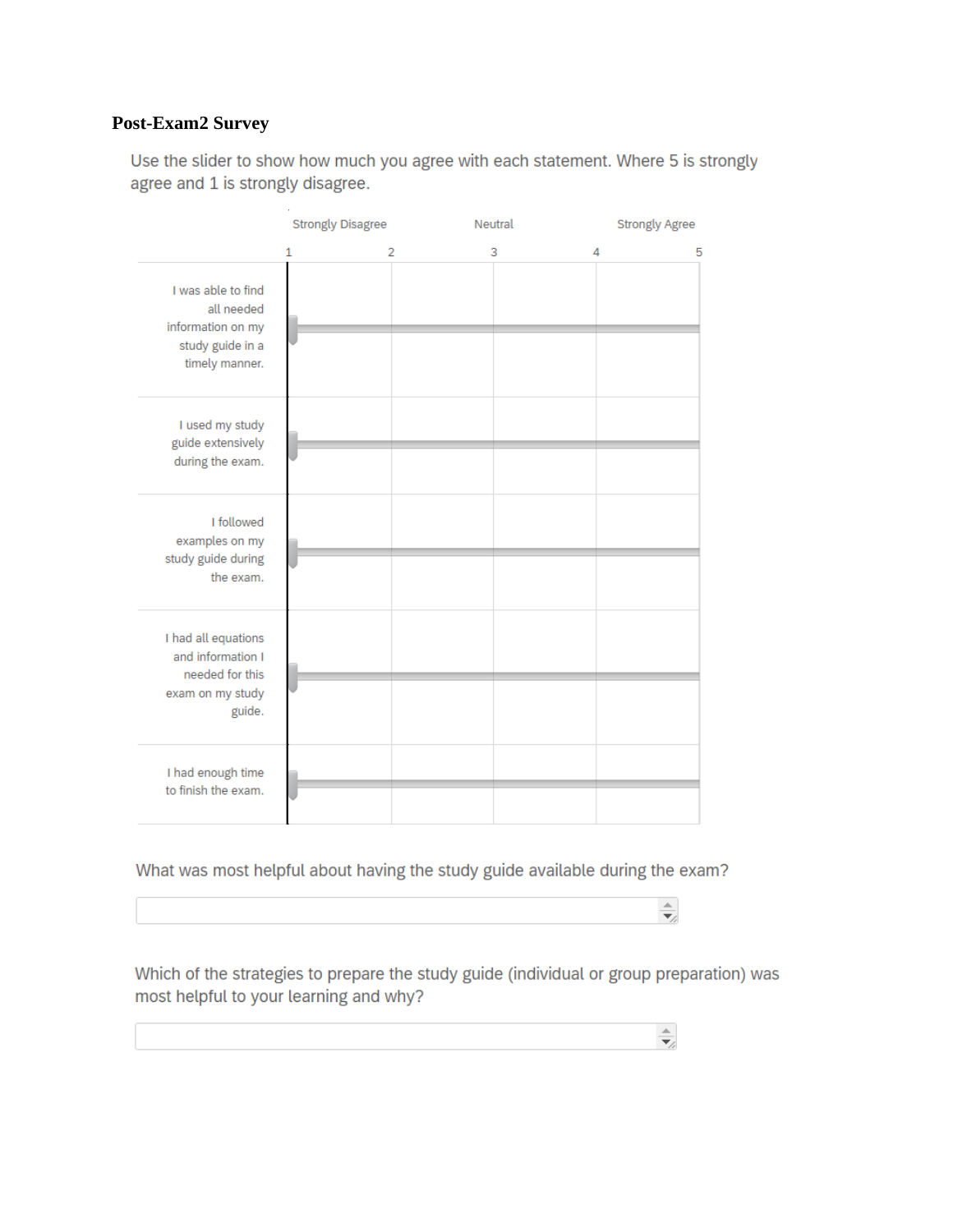### **Appendix 2: IRB Approval**

|                         | Office of Research Administration<br>Akron, OH 44325-2102                                                                                                                                                                                                                                                                                                                                                                                              |
|-------------------------|--------------------------------------------------------------------------------------------------------------------------------------------------------------------------------------------------------------------------------------------------------------------------------------------------------------------------------------------------------------------------------------------------------------------------------------------------------|
|                         | <b>NOTICE OF APPROVAL</b>                                                                                                                                                                                                                                                                                                                                                                                                                              |
| Date:                   | 2/3/2022                                                                                                                                                                                                                                                                                                                                                                                                                                               |
| To:                     | William Brown                                                                                                                                                                                                                                                                                                                                                                                                                                          |
| From:                   | <b>Associate Director and IRB Administrator</b><br>Kathryn Watkins                                                                                                                                                                                                                                                                                                                                                                                     |
| IRB Number: 20211208    |                                                                                                                                                                                                                                                                                                                                                                                                                                                        |
| Title:                  | Study Guide Generation in Chemical Engineering Thermodynamics: A Comparison Between<br>Individual and Group Preparation                                                                                                                                                                                                                                                                                                                                |
| Approval Date: 2/3/2022 |                                                                                                                                                                                                                                                                                                                                                                                                                                                        |
|                         | Thank you for submitting your Request for Exemption to the IRB for review. Your protocol represents minimal<br>risk to subjects and qualifies for exemption from the federal regulations under the category below:                                                                                                                                                                                                                                     |
|                         | Exemption 1 - Research conducted in established or commonly accepted educational settings, involving<br>normal educational practices.                                                                                                                                                                                                                                                                                                                  |
|                         | Exemption 2 - Research involving the use of educational tests, survey procedures, interview procedures,<br>or observation of public behavior.                                                                                                                                                                                                                                                                                                          |
|                         | <b>Exemption 3</b> - Research involving the use of benign behavioral interventions in conjunction with the<br>collection of information from adult subjects through verbal or written responses (including data entry) or<br>audiovisual recordings, and subjects have prospectively agreed to the intervention.                                                                                                                                       |
|                         | <b>Exemption 4 – Research involving the collection or study of existing data, documents, records,</b><br>biospecimens specimens, pathological specimens, or diagnostic specimens.                                                                                                                                                                                                                                                                      |
| benefits.               | Exemption 5 - Research and demonstration projects conducted by or subject to the approval of department<br>or agency heads, and which are designed to study, evaluate, or otherwise examine public programs or                                                                                                                                                                                                                                         |
|                         | <b>Exemption 6 – Taste and food quality evaluation and consumer acceptance studies.</b>                                                                                                                                                                                                                                                                                                                                                                |
|                         | Exemption 7 – Research involving the use of a broad consent for the storage or maintenance of identifiable<br>information and/or biospecimens for future research.                                                                                                                                                                                                                                                                                     |
|                         | Exemption 8 – Research involving the use of a broad consent for the use of identifiable information and/or<br>biospecimens for future research.                                                                                                                                                                                                                                                                                                        |
| enhmittad               | Annual continuation applications are not required for exempt projects. Any changes made to the study design or<br>procedures require a change application be submitted to the IRB for acknowledgment and/or approval<br>before the changes may be implemented. If the IRB determines the change(s) pose an increased risk to subjects,<br>and/or include activities that do not fall within the approved exemption category, a new application must be |

Please retain this letter for your files. This office will hold your exemption application for a period of three years<br>from the approval date. If you wish to continue this protocol beyond this period, you will need to subm

 $\sqrt{\phantom{a}}$  Approved consent form/s enclosed

The University of Akron is an Equal Education and Employment Institution